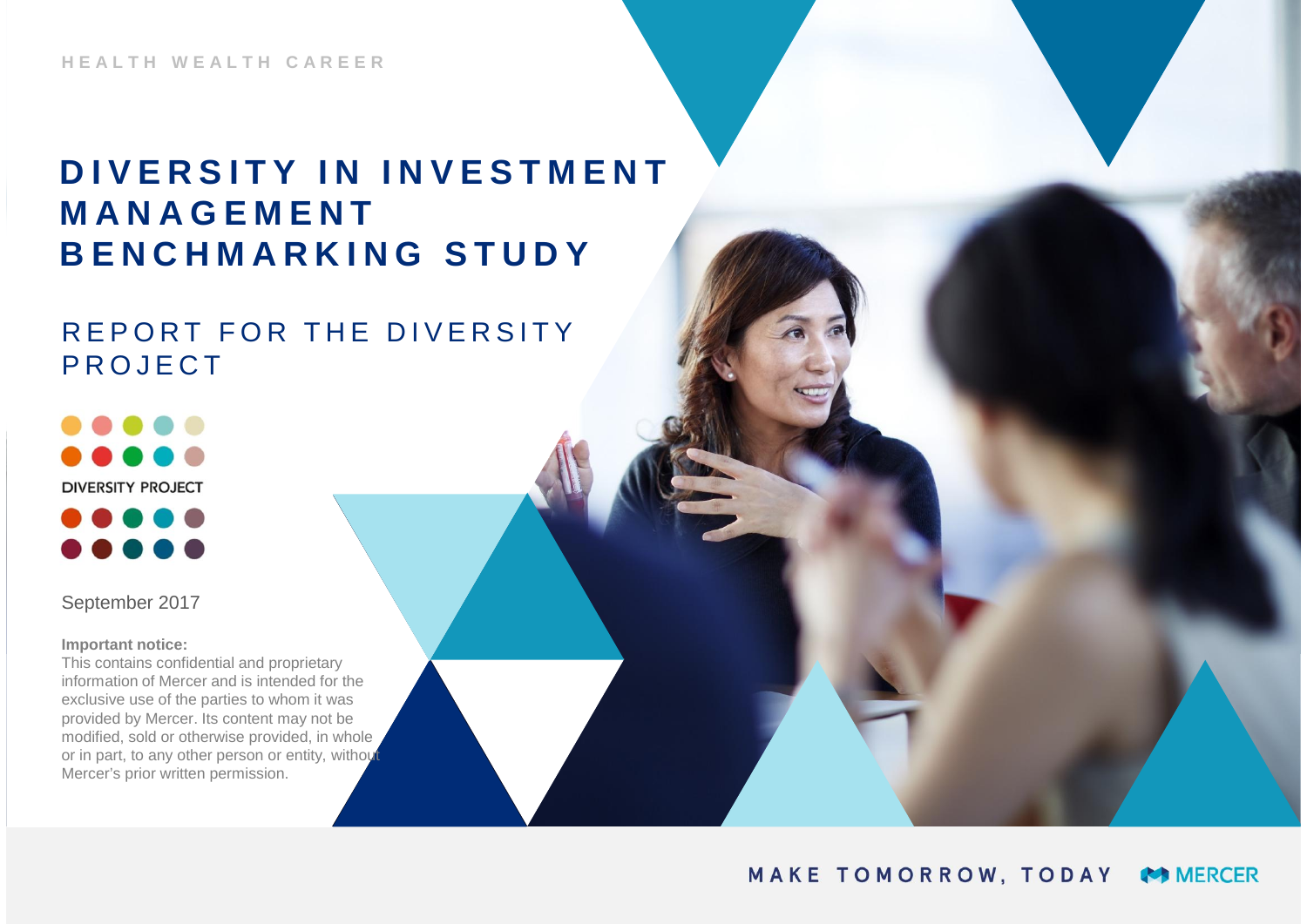# **CONTENTS**

### **01 02 CONTEXT**

- Survey purpose and methodology
- Participation overview

### **EXECUTIVE SUMMARY**

- Insights
- Suggested industry actions
- Suggested organisation actions
- Proposed 2025 vision for the industry

### **03 DIVERSITY AND INCLUSION BENCHMARK**

- Demographics of the survey sample
- The profile of an investment manager

### **04** CAREER **05 CAREER INTENTIONS**

- Where employees have come from
- Where employees are headed

### **EMPLOYEE PERSPECTIVES**

- What the industry does well
- Important practices

### **06 APPENDIX**

- Glossary of terms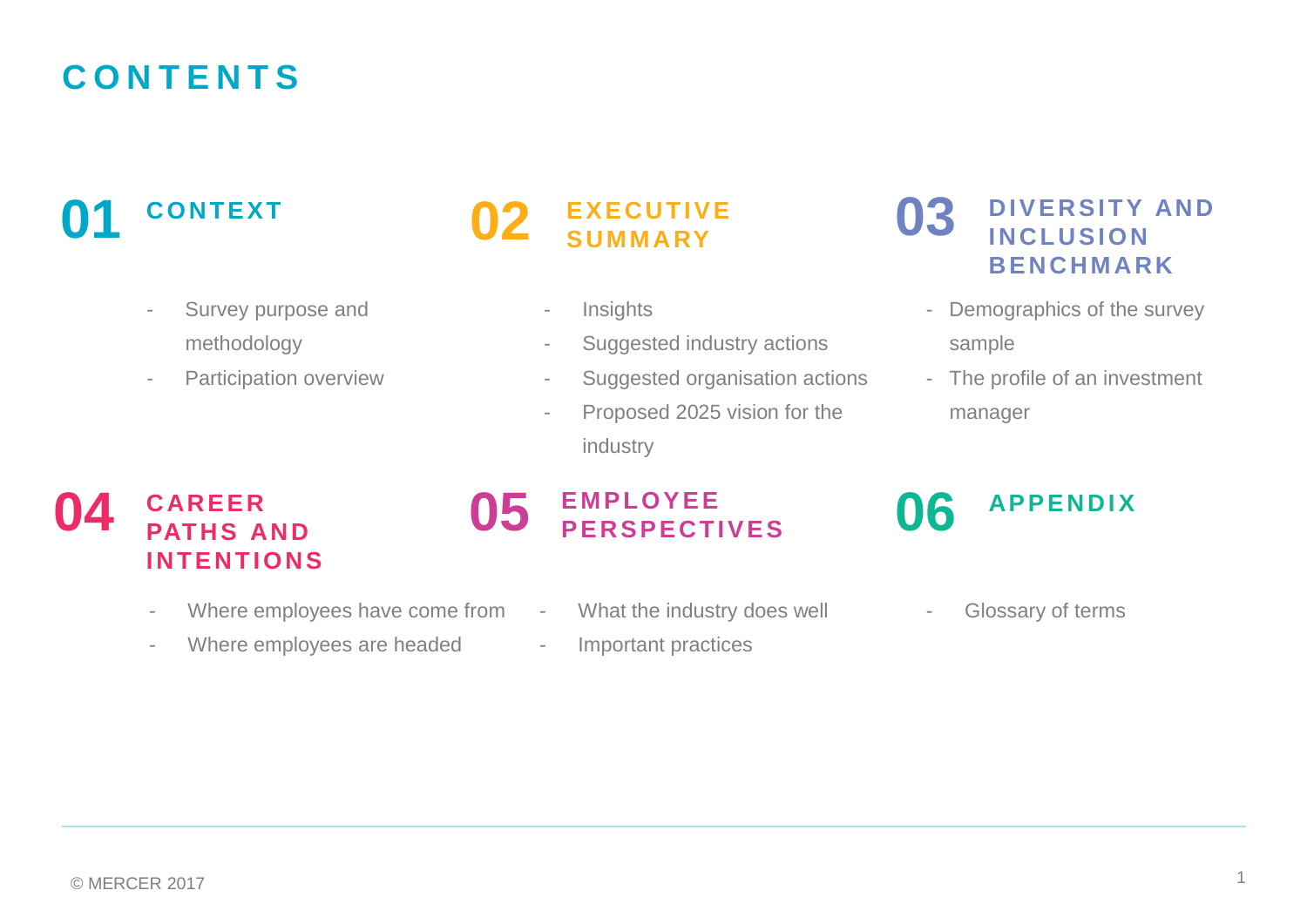# **SECTION 1** CONTEXT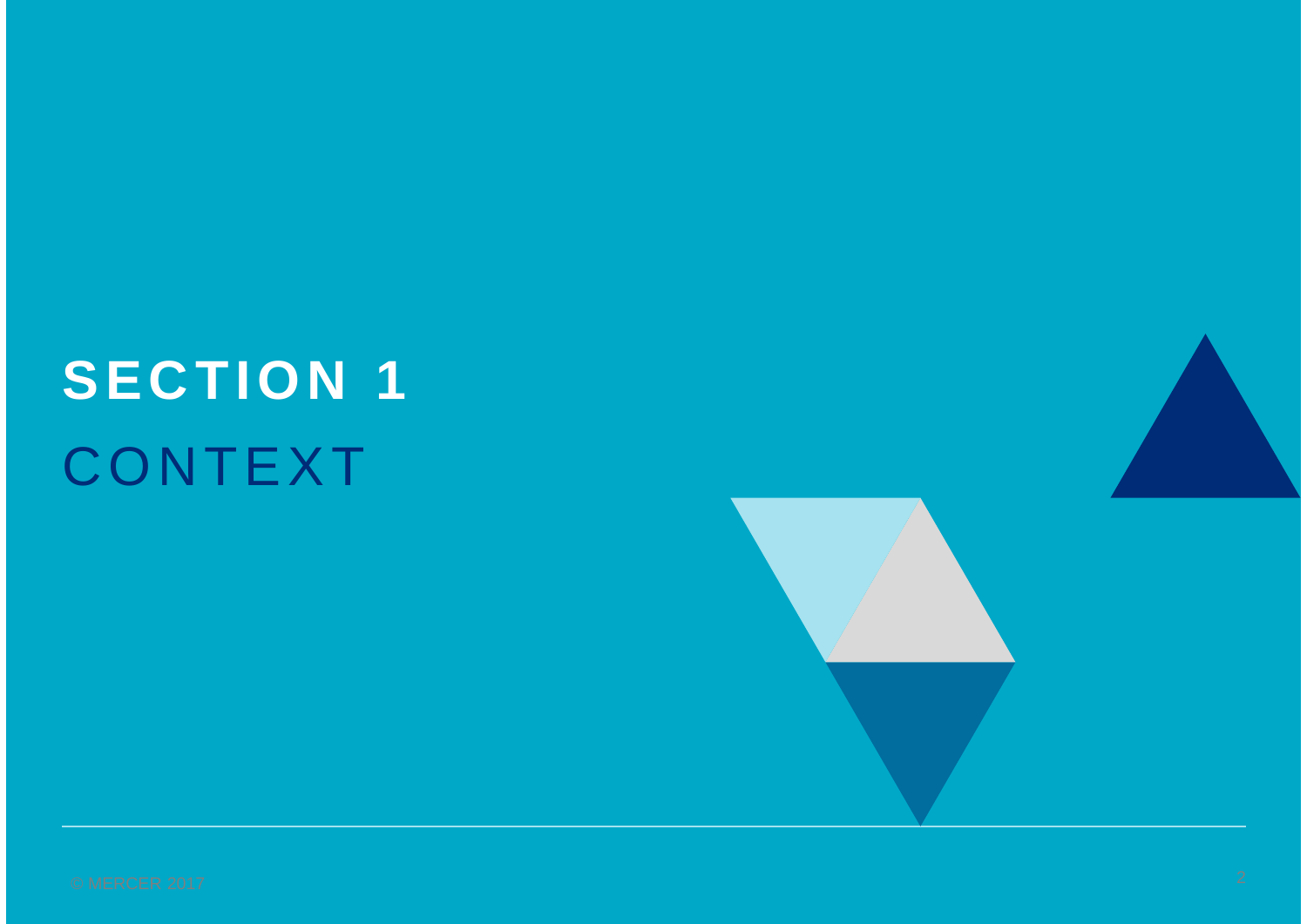# **CONTEXT SETTING**

1. Understand the level of diversity in the investment and savings industry in the UK, primarily in Investment Management roles

2. Determine what it would take to improve diversity, including any goals to be set for the industry

3. Understand the motivation of employees in the industry

4. Explore how people entered IM and what they like and don't like about their work

5. Highlight barriers to inclusion in the companies for which they work

## **PURPOSE METHODOLOGY**

The Diversity Project engaged Mercer to conduct employee-level research into the level of diversity in the investment and savings industry in the UK

Mercer utilised a framework recently developed in Australia and confirmed participation from 24 firms in the UK

Three groups of employees were surveyed: Current Investment Managers, Former Investment Managers and Adjacent Talent

The survey closed on 26 May 2017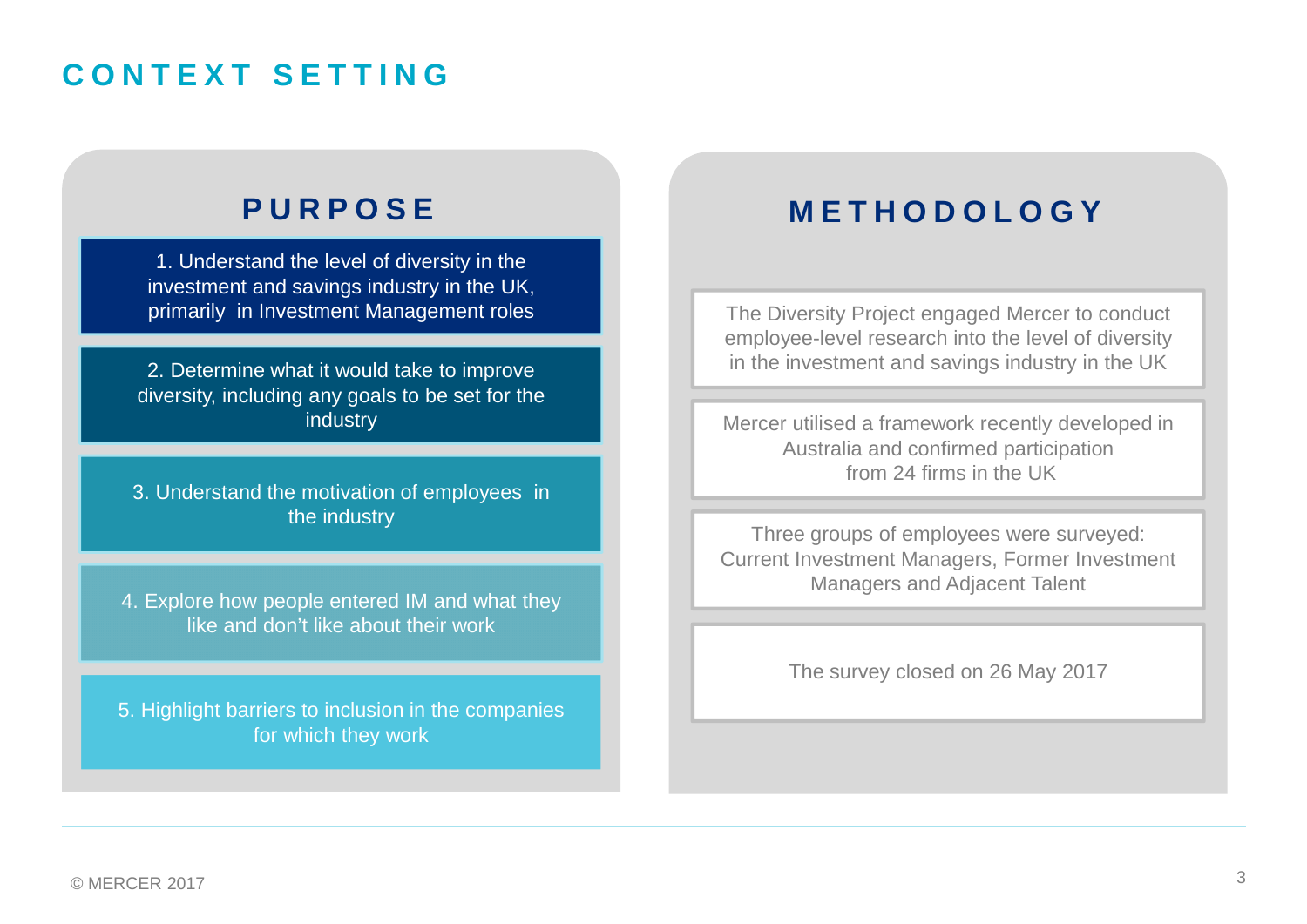# **PARTICIPATION OVERVIEW**

### **3,755** INDIVIDUALS FROM **24 FIRMS** with AUM in the UK totalling  $£2.2$  trillion<sup>1</sup>

A further **12** could not participate this year and are **interested in participating in future rounds** *The reasons for this include Internal approvals, stakeholder engagement, survey fatigue and limited resources*

### The survey was sent to a total of 12,713 employees, including 1,959 investment managers<sup>2</sup>



1. UK scope as reported by individual firms excluding two firms that were unable to provide UK figures The total including the global numbers for these firms is £2.6 trillion

2. See Appendix for detailed participant information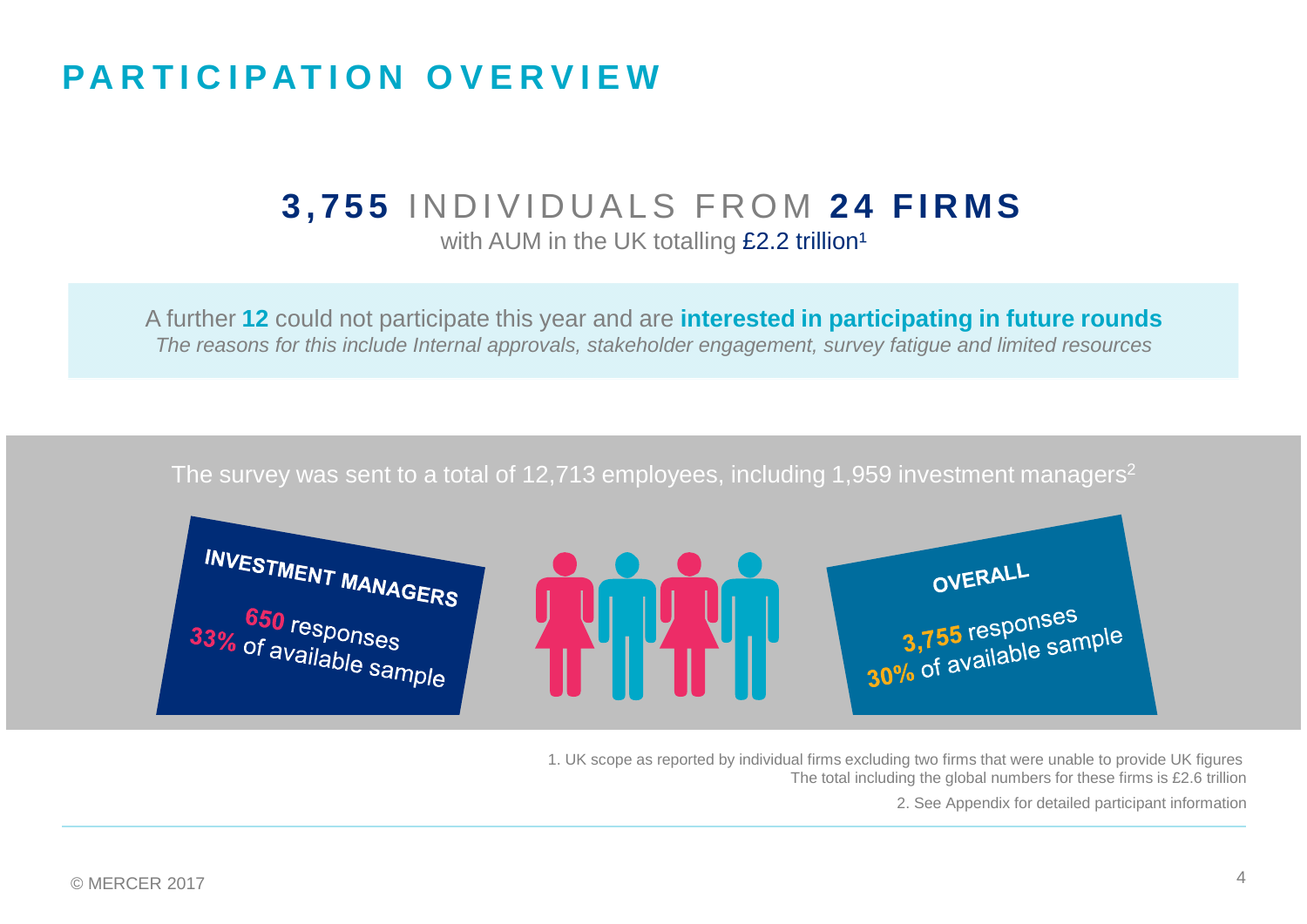# **SECTION 2** EXECUTIVE SUMMARY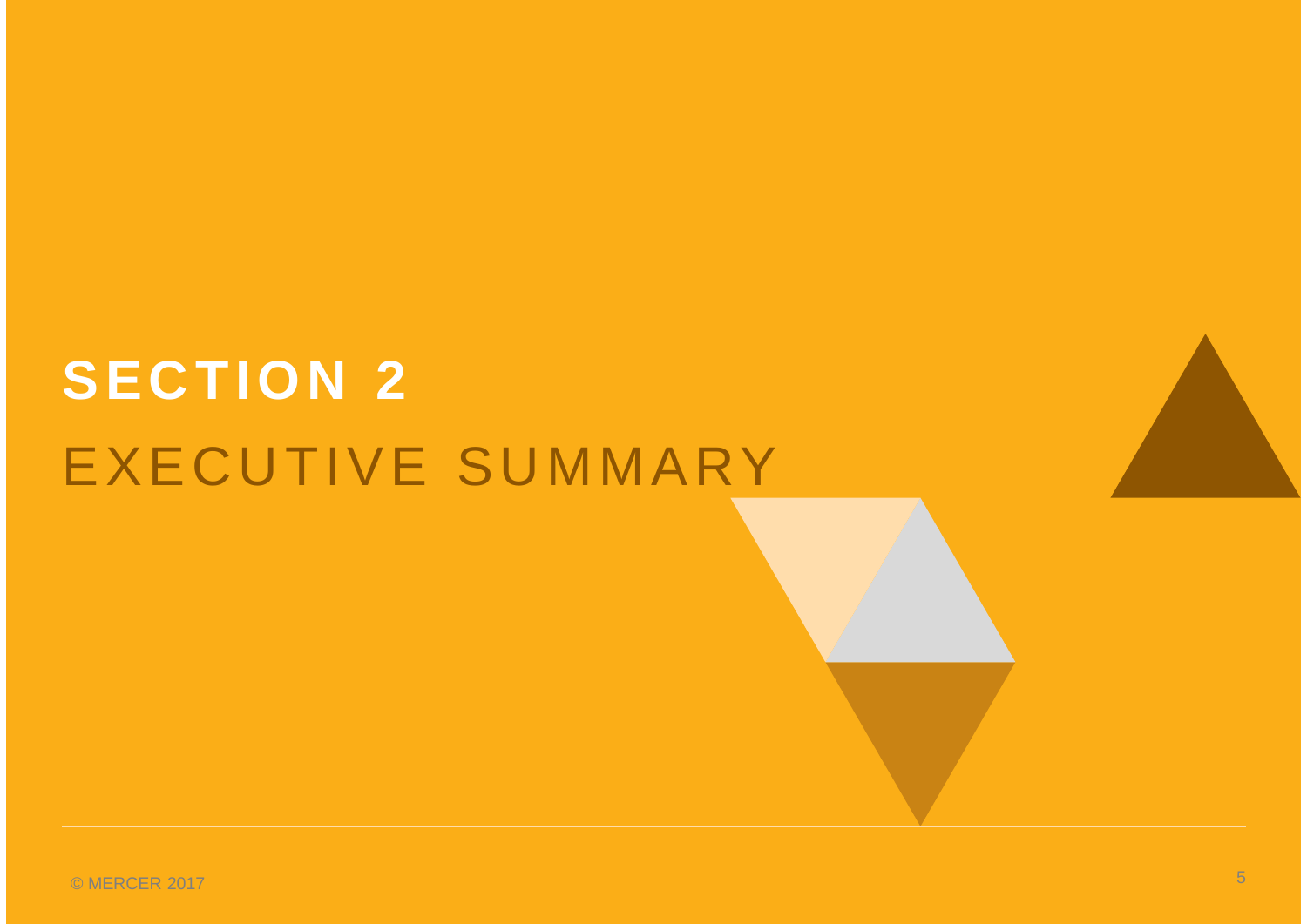### **DEMOGRAPHICS OVERVIEW GENDER, DISABILITY AND EDUCATION ARE THE GREATEST VARIANTS FROM THE UK POPULATION**

|  |                                                   | <b>Investment</b><br><b>Managers</b> | <b>Survey</b><br><b>Overall</b> | <b>UK</b><br>population |
|--|---------------------------------------------------|--------------------------------------|---------------------------------|-------------------------|
|  | Male                                              | 77%                                  | 57%                             | 53%1                    |
|  | Heterosexual                                      | 95%                                  | 93%                             | $94\%$ <sup>2</sup>     |
|  | White / White British                             | 81%                                  | 83%                             | 89%3                    |
|  | Asian / Asian British                             | 10%                                  | 9%                              | $8\%^{3}$               |
|  | Black / African / Caribbean / Black British       | $1\%$                                | 2%                              | $3\%$ <sup>3</sup>      |
|  | Mixed / Multiple ethnic groups                    | 5%                                   | 3%                              | $1\%^{3}$               |
|  | Reporting a disability                            | 4%                                   | 4%                              | $11\%$ <sup>4</sup>     |
|  | $51 - 60$ years of age                            | 12%                                  | 13%                             | $12\%$ <sup>5</sup>     |
|  | Privately educated                                | 38%                                  | 25%                             | $7\%$ <sup>6</sup>      |
|  | Highest level of education is a Bachelor's degree | 44%                                  | 45%                             | 30%7                    |
|  | Highest level of education is a Master's degree   | 47%                                  | 26%                             |                         |
|  | Mother attained a Bachelor's degree or higher     | 37%                                  | 25%                             |                         |
|  | Father attained a Bachelor's degree or higher     | 50%                                  | 35%                             |                         |

### *NOTE:*

*This is a summary of the largest cohorts, and does not represent all the categories surveyed.*

*The survey sample is a reasonable representation of the workforce of participating companies : 15 of 17 organisations reported a gender split within 15% of the IM population (e.g. one organisation had 81% of its responses from male IMs vs 68% in the workforce, another had 86 vs 91%.)*

© MERCER 2017 and sex, local authorities in the United Kingdom, Office of National Statistics, 2011 6. The Educational Statistics, 2017 5. 2011 Census: Usual resident population by five-year age group 6<br>© MERCER 2017 and s Sources: 1. The World Bank, Labor Force, Female (% of Total Labor Force), The World Bank Databank, 2017 2. Sexual Identity, UK, Office of National Statistics, 2015 3. Employment by industry sector and ethnic group, Department for Work and Pensions, 2016 4. Office for National Statistics, 2017 5. 2011 Census: Usual resident population by five-year age group 7. 'Local area analysis of qualifications across England and Wales' (Census analysis), Office of National Statistics , 2011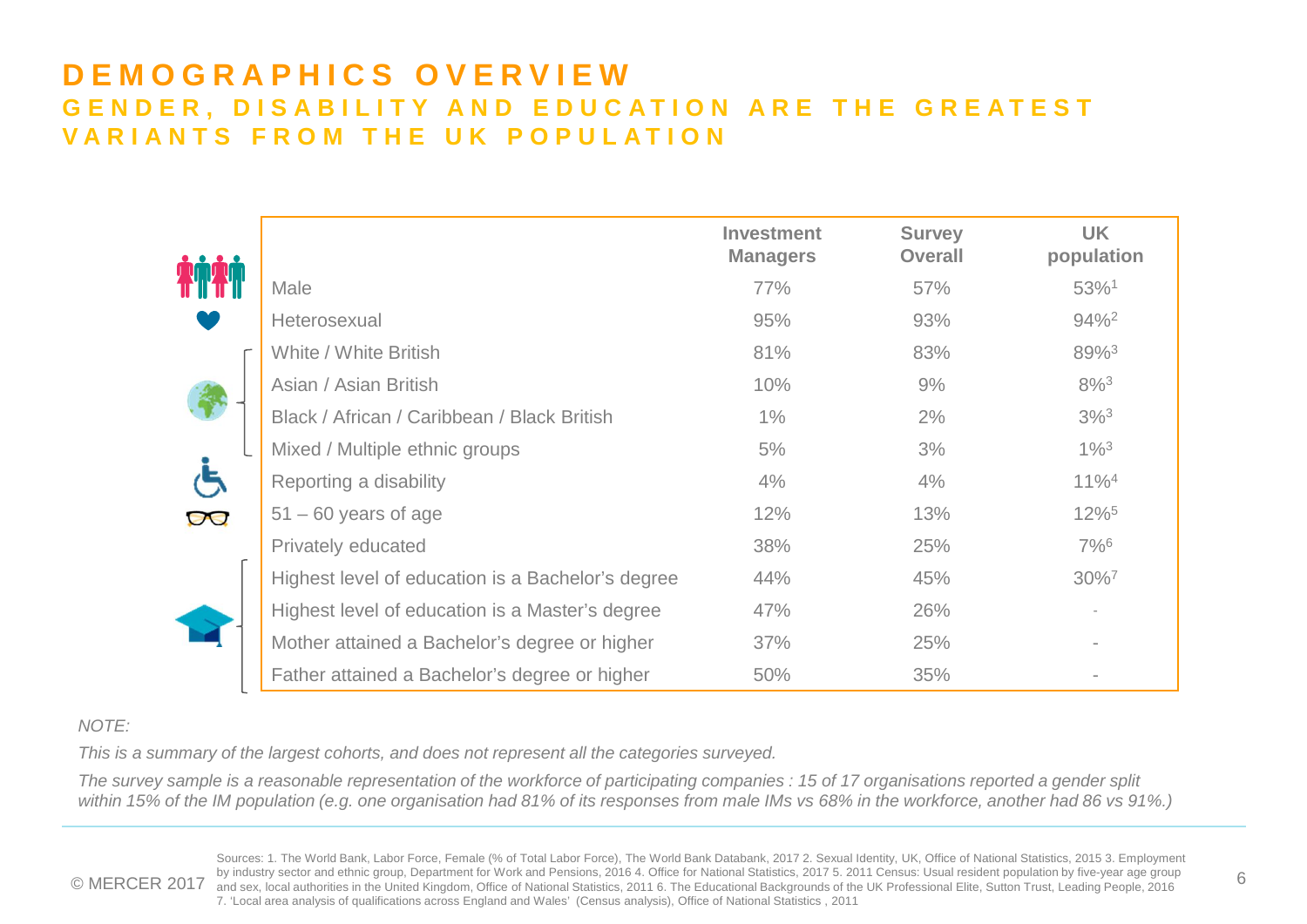# **FOUR KEY INSIGHTS**

# **PROMOTION AND HIRING PERCEIVED TO BE EXCLUSIVE**

### **FLEXIBILITY IS THE NUMBER ONE EMPLOYEE PRIORITY**



### **MANAGERS NEED TO DO MORE TO SUPPORT DEVELOPMENT**



### **THE INDUSTRY BRAND IS STUCK IN A STEREOTYPE**



- Not being as well networked was ranked as **the top inhibitor to diversity** in the industry - individuals believe they need to be part of an exclusive network or club to succeed • Improving flexible working practices for in the industry
- Exclusive clubs are perceived to hire in their own image and are susceptible to group think
- Attributional bias is perceived to be present in recruitment and selection processes
- Unconscious bias training is seen as important, but not the only means of improving hiring of diverse candidates

*"There is a vicious circle at play people hire their own, people they know if you will, which makes it hard for others to enter the workplace, which makes it harder for them to gain experience, and become part of professional networks"*

*Male Adjacent Talent*

- men and women was rated as the **number one method to foster diversity**
- Flexible working is important for males and females, across all ages, they expect their employer to trust them to get work done
- Investment managers are less likely to work part-time than adjacent talent
- Some participants believed fund management or trading roles could not be worked part-time, and that company culture was intolerant to flexible working

*"My role does not lend itself to be part time. Any trading type roles require you to be in the office"*

*Female Investment Manager Female Adjacent Talent Female Adjacent Talent*

- Investment managers rated their **People Managers as delivering below their expectations** for every attribute surveyed
	- People managers were rated poorly at being aware of their biases and supporting career ambitions of their direct reports
- Having the right networks increases exposure to potential mentors and sponsors, which in turn is one of the key elements of development
- A lack of diverse role models was also a key issue

*"One of the reasons I am leaving this company is due to the management style of my manager - I feel left out, my opinion is unimportant, there's no support or push for career development"*

• **A lack of industry awareness and negative perceptions of the industry** was a strong theme throughout the

commentary

- The perception of the industry does not always match reality. E.g. there is a perception that the majority of investment managers attended private schools, whereas the survey revealed this figure is only 39%
- Older employees are more likely to perceive the workforce as diverse than younger employees

*"Investment management has a reputation of being for go getters who want to make money so tends to attract a certain type of ambitious man. The reality is that it is such a varied industry there is a role for any type of personality and it can be a fantastic and exciting world to operate in."*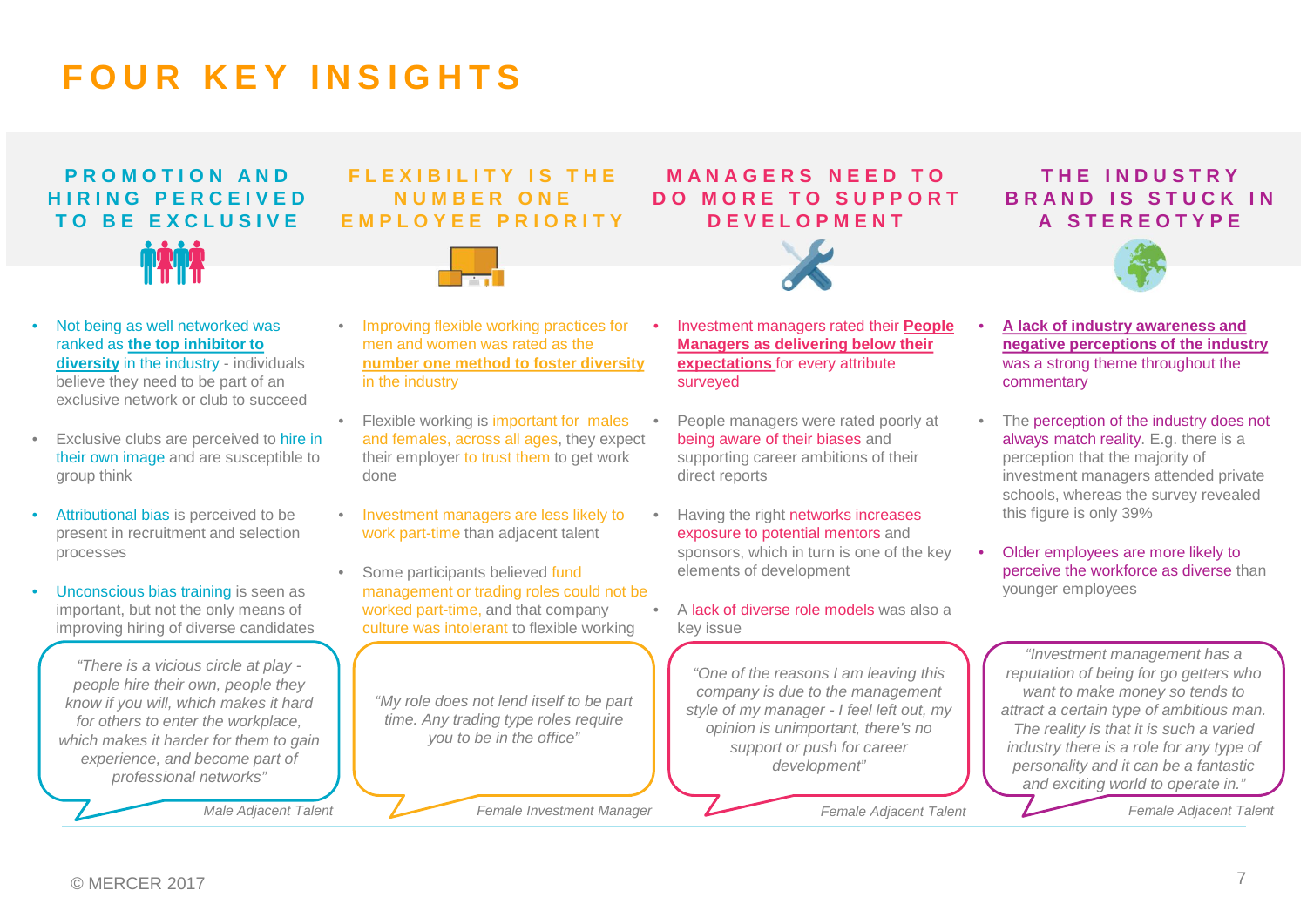# **ACTIONS - WHAT THE INDUSTRY CAN DO**

### *Examples of industry practices*



#### **Change the perception from needing to know, to needing to show**

- Promote examples of individual success stories where they entered the industry from nontraditional channels , including both graduates and experienced hires
- Hold forums and events where employers can view and gain access to the best practices in recruitment from other industries
- Provide support to individuals returning to the industry from a leave of absence and easy access to employers



#### **Explore part time trading and fund management roles**

- Explore and import best of breed flexible working practices from outside the industry for trading and portfolio management roles
- Showcase progression and promotion of part time workers, especially senior males



*The Returners work stream within the Diversity Project is working to encourage this largely untapped pool of talent back to the industry*



*Each year they release the Power Part Time List of 50 individuals, working part time at the very top of their profession*



#### **Open up networks and development opportunities to people of different backgrounds**

- Introduce industry mentoring, sponsorship and development programs to facilitate networking and provide alternatives to private, closed networks (e.g. social events outside of working hours are not inclusive )
- Share success stories and practical tips from role models of different backgrounds to educate and inspire individuals



#### **Reposition the image of the industry and showcase positive examples of diversity**

- Public image / awareness campaigns with messages relating to the industry's impact outside of financial services may help broaden its appeal and attract a more diverse pool of candidates
- Set goals for improved diversity and promote progression towards these, to demonstrate the actions the industry is already taking to become more inclusive and diverse
- Ensure a variety of roles are included in promotional campaigns at schools, colleges and universities



*Promote investment management to interested and diverse talent at schools, colleges and universities on behalf of the UK's largest investment companies*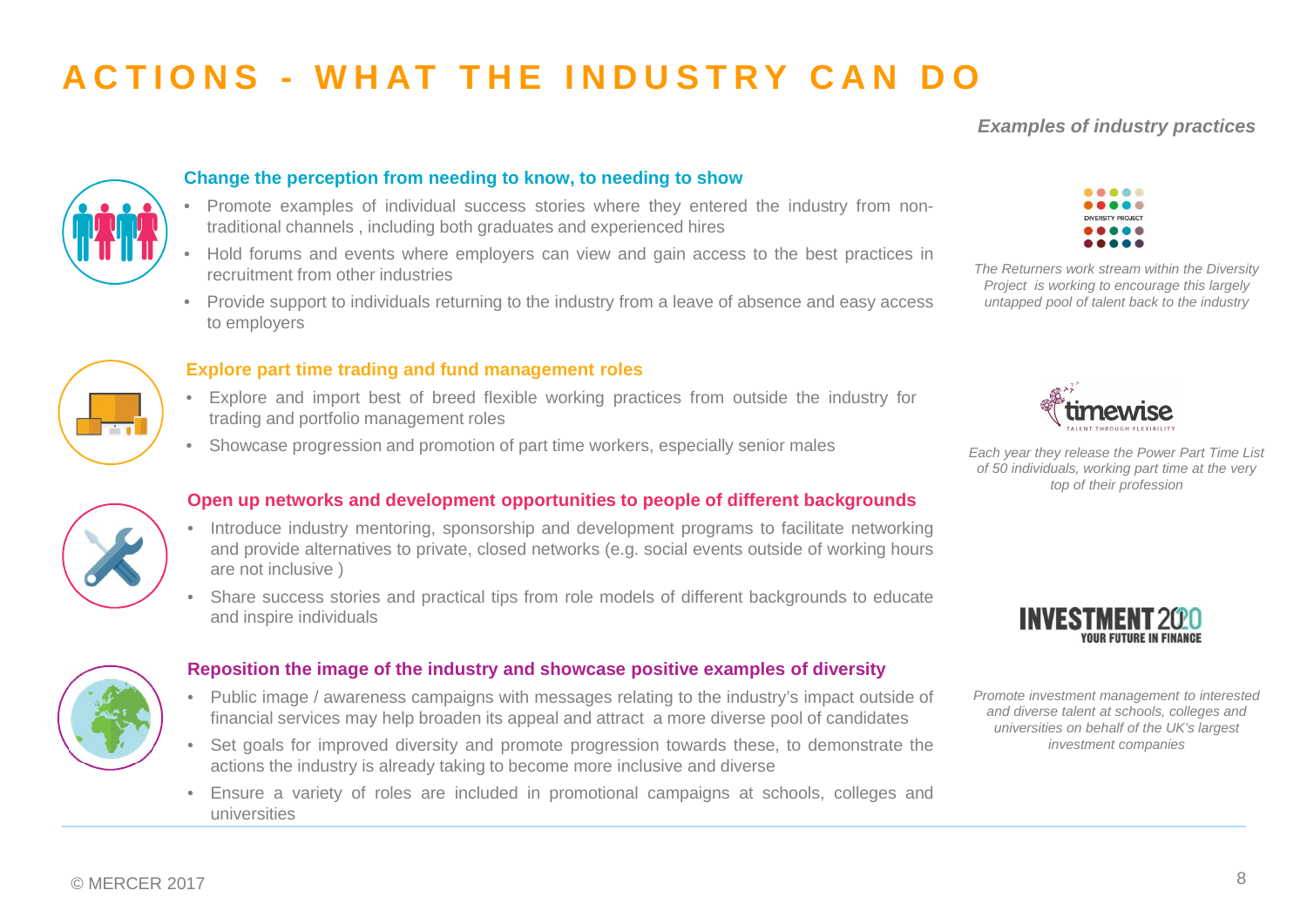# **ACTIONS - WHAT ORGANISATIONS CAN DO**

### *Examples of best practices*



#### **Adopt more rigorous recruitment practices**

- Adopt broader sourcing techniques as a means of securing the best unidentified talent including digital, campus, club, social channels
- Re-design recruitment practices to address bias at all stages of screening institutions (beyond Russel Group universities), courses and results (a broader range of degree disciplines and/or relax 2.1 requirement) and tests (online psychometric testing / instead of numerical and verbal reasoning)

#### **Promote a holistic approach to flexibility**

- Broaden company policies to include the ability to alter start and finish times, work remotely, and work part time hours
- Customise communication to male and female Investment Managers who value different aspects of flexibility
- Champion a culture of flexibility throughout the organisation by promoting senior role models (including men)



### **Help Portfolio Managers lead inclusively**

- Support line managers with tools and processes which encourage feedback, and ensure input is gathered from a range of individuals
- Link performance outcomes to engagement scores
- Introduce reverse mentoring initiatives, alongside traditional sponsorship and mentoring programmes



#### **Improve the organisation's image by being transparent about outcomes**

- Go beyond the Gender Pay Gap regulations to promote equal pay processes, performance criteria and career progression
- Highlight key success stories such as flexible working initiatives, mentoring programs or broader hiring protocols that the organisation is undertaking



*Designed a new recruitment process for graduates which assesses both behavioral and cognitive abilities*



*Introduced creative 'e-learning solutions' that have saved the organisation £1.1 million in training costs*



*Implemented workplace and recruitment process adjustments to ensure disabled colleagues feel supported and engaged. Awarded 'Gold Standard' status by the Business Disability Forum*

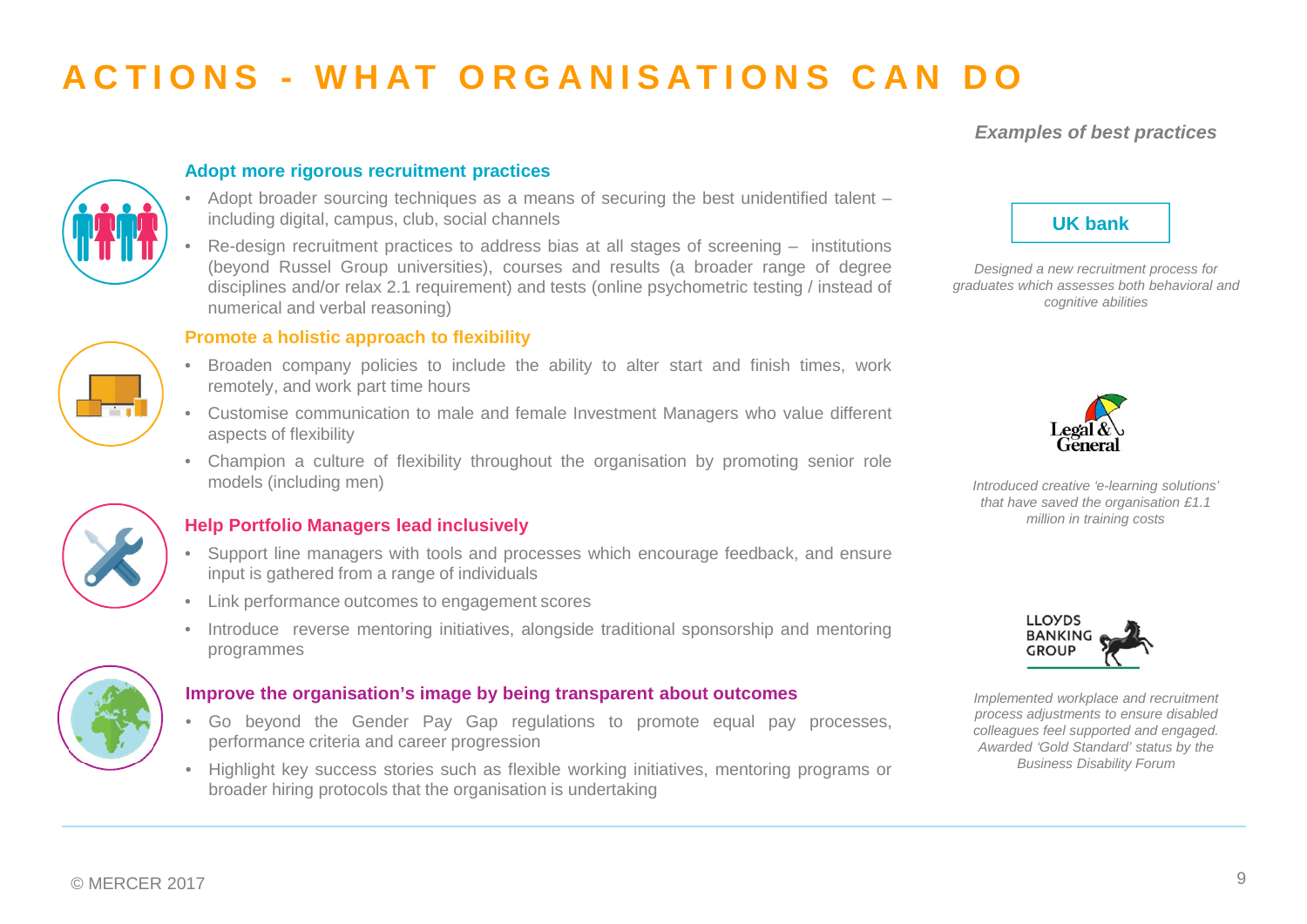# **SECTION 3** DIVERSITY AND INCLUSION BENCHMARK

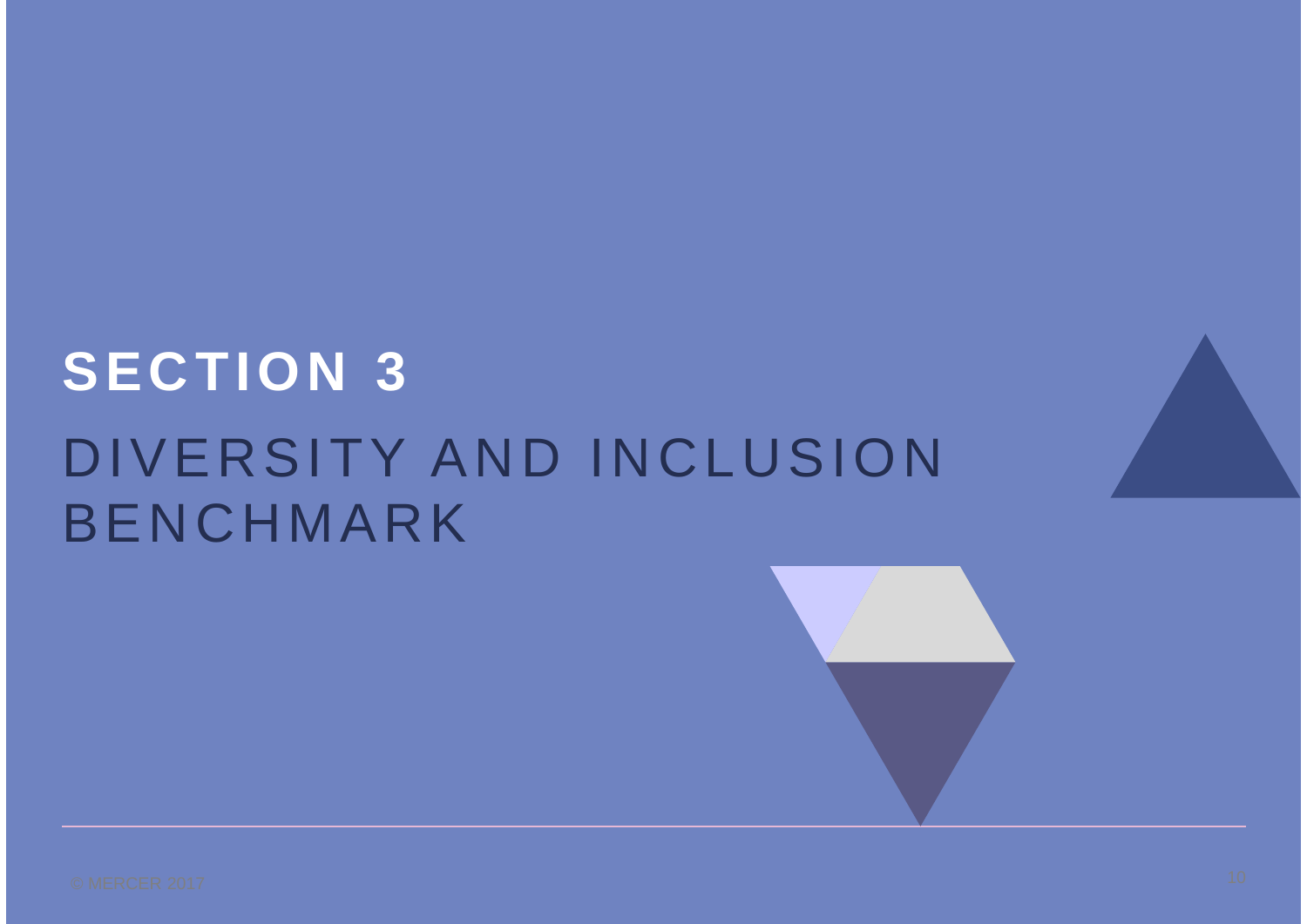## **OVERVIEW OF THE SURVEY SAMPLE**

### **MALE DOMINATED**

- 57% of the survey population overall is male
- 22% of Investment Managers (IMs) are female, compared to 47% of Adjacent Talent



• 15 of 17 organisations reported a gender split within 15% of the IM population (e.g. one organisation had 81% of its responses from male IMs vs 68% in the workforce, another had 86 vs 91%.)

### **AGED BETWEEN 31- 50 YEARS**

- Nearly three quarters of the sample of current Investment Managers is aged between 31-50 years
- Only 13% of current Investment Managers and Adjacent Talent are over the age of 50, which is on average younger than the financial services and insurance sector (23%)<sup>1</sup>
- Former Investment Managers are older, with 31% over the age of 51 years

### **ONLY 4% OF THE SURVEY SAMPLE REPORTED HAVING ONE OR MORE DISABILITIES**

• 95% of current Investment Managers and 94% Adjacent Talent do not identify as having a disability, (90% for former Investment Managers) In comparison, 11% of the UK working population have a disability<sup>2</sup>

### **THE MAJORITY IDENTIFY AS HETEROSEXUAL**

- 93% of the sample overall identify as heterosexual / straight
- The proportion amongst investment managers is higher, at 95%
- This is only slightly higher than the UK population overall, 94% of people in the UK identify as heterosexual<sup>3</sup>

### **THE MAJORITY OF THE SAMPLE IS OF WHITE ORIGIN**

White / White British - 83**%** Asian / Asian British - 9**%** Mixed / Multiple ethnic groups - 3% Black / African / Caribbean / Black British 2%



- 81% of Investment managers are of White origin
- 86% of employees in the UK financial services and insurance sector are of White origin<sup>4</sup>

### **1 IN 4 ARE PRIVATELY EDUCATED**

• 57% of the overall sample attended state school, compared with 93% of the UK population



- 38% of IMs attended private school, which is lower than some professions such as the Civil Service (48%) and higher compared with the overall UK population (7%)<sup>6</sup>
- 47% of current investment managers have attained a Master's degree, compared with only 26% of adjacent talent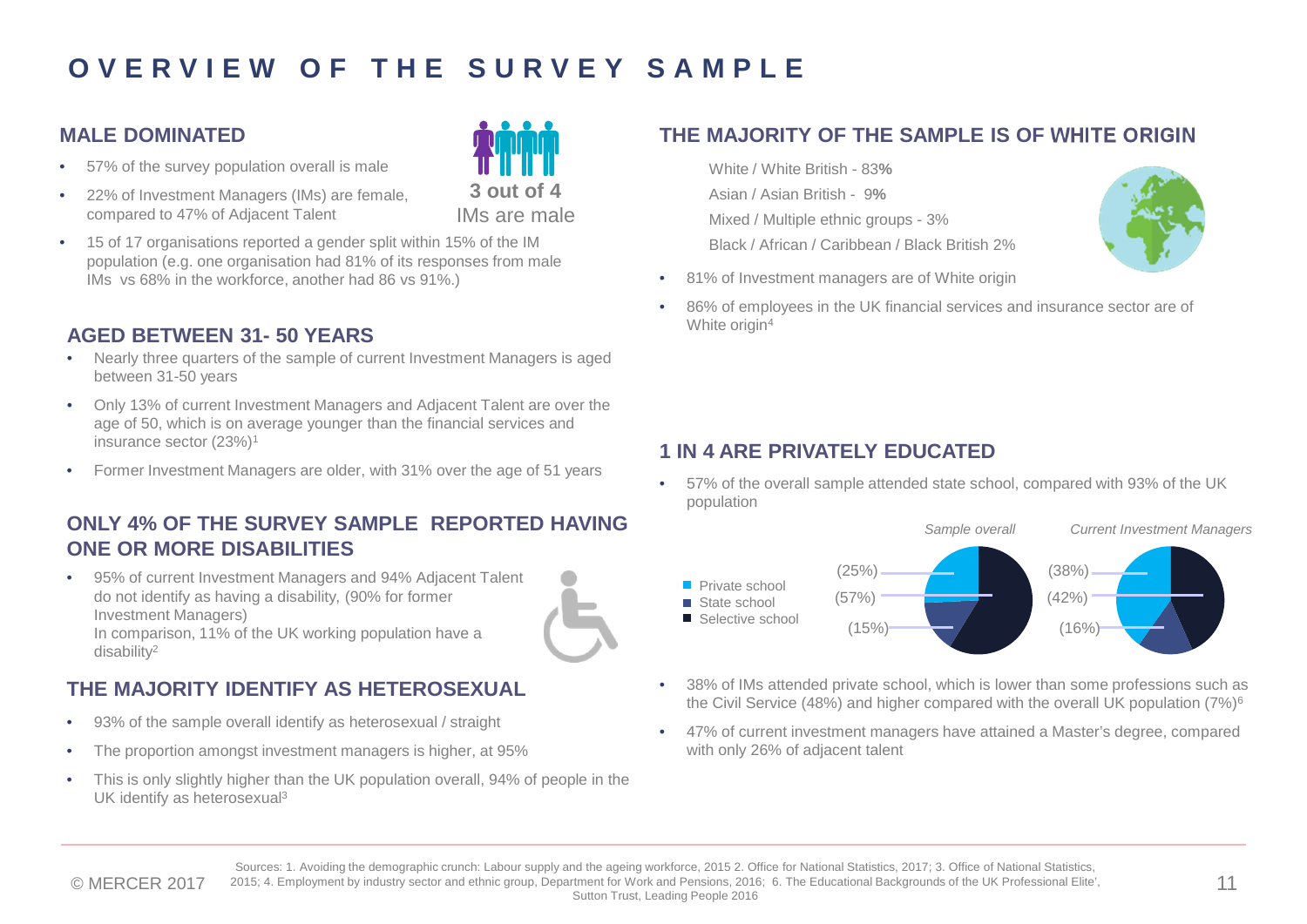

© MERCER 2017 5. Office for National Statistics, 2017 Sources: 1. The World Bank, "Labor Force, Female (% of Total Labor Force), The World Bank Databank (2017) 2. Trends in self-employment in the UK: 2001 to 2015, Office for National Statistics 3. Employment by industry sector and ethnic group, Department for Work and Pensions, 2016 4. Sexual identity, UK, Office for National Statistics, 2015

*Please note responses have been rounded and may not total 100%*

**INVESTMENT MANAGERS**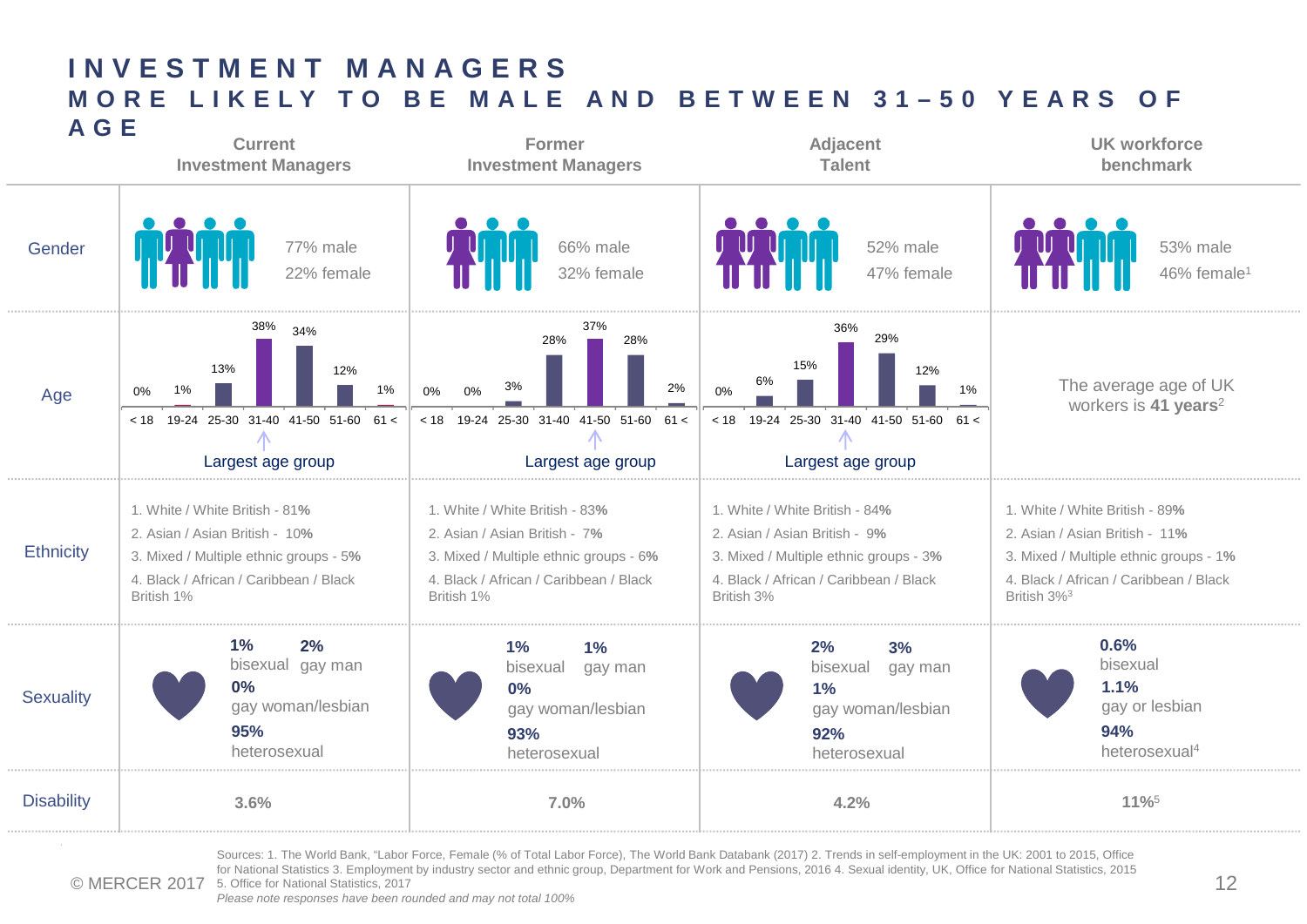### **INVESTMENT MANAGERS MORE LIKELY TO BE PRIVATELY EDUCATED AND HOLD A MASTER'S DEGREE**



© MERCER 2017 Sources: 1. The Educational Backgrounds of the UK Professional Elite, Sutton Trust, Leading People 2016 2. Data<br>for these with a Masters degree is not available. 'Local area analysis of gualifications across for those with a Masters degree is not available. 'Local area analysis of qualifications across England and Wales' (Census analysis) ,Office of National Statistics , 2011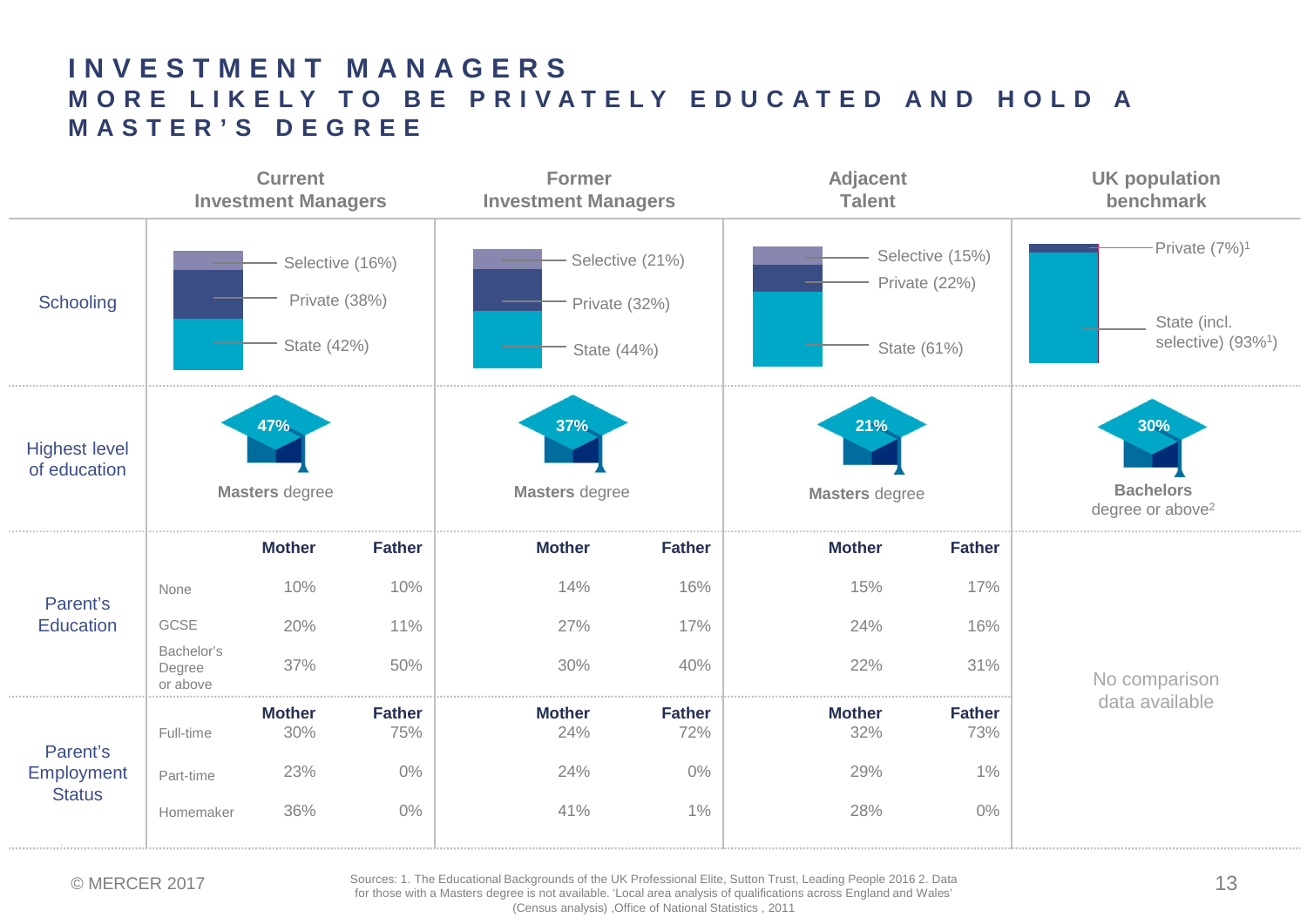# **SECTION 4** CAREER PATHS AND INTENTIONS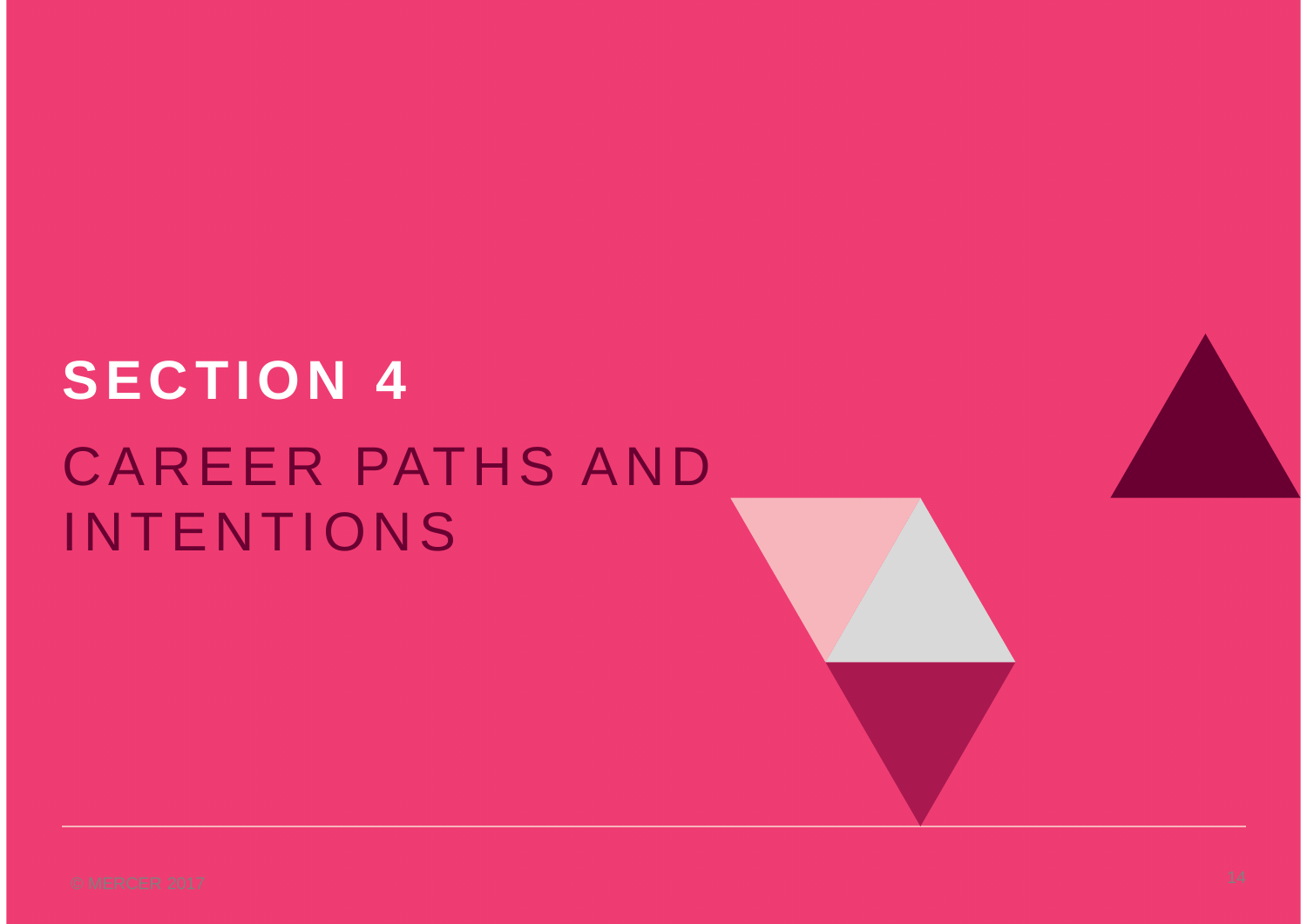# **OVERVIEW**

## **ENTERING THE INDUSTRY**

**89% of current Investment Managers either decided to enter the industry whilst studying, or after working in the broader finance sector**

**The industry doesn't easily attract experienced females from other sectors**

**Investment managers under the age of 40 are more likely to have decided to enter the industry whilst studying**

## **PROGRESSING IN THE INDUSTRY**

**69% of Investment Managers wish to stay with their current employers**

**Female Investment Managers are less sure of their career outlook than males**

**Investment managers from ethnic minority groups are more likely to see themselves in a more senior role within the industry**

**Investment Managers over 40 years are more likely to stay in their current role, preventing progression at lower levels**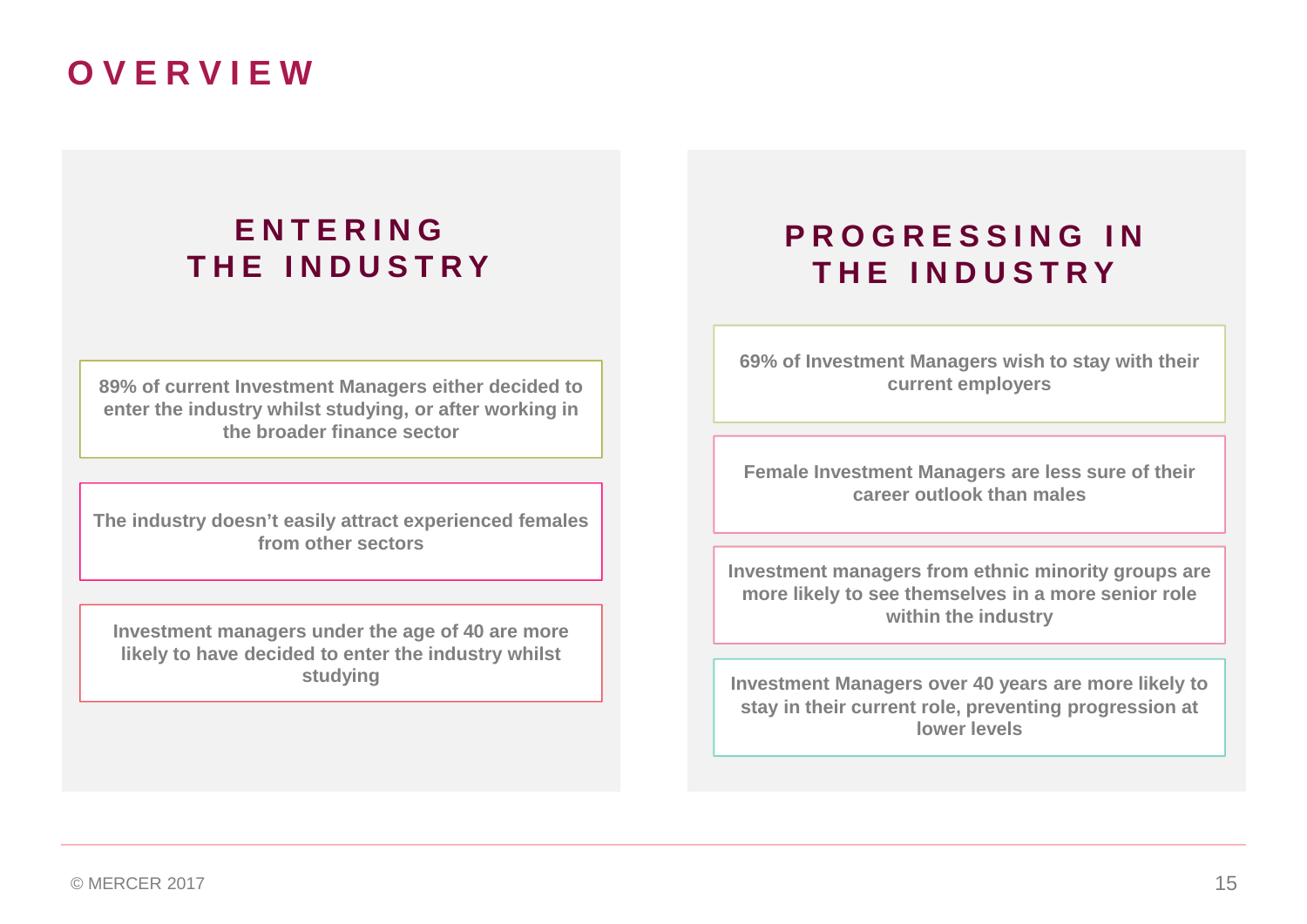### **THE MAJORITY OF INVESTMENT MANAGERS DECIDED TO ENTER THE INDUSTRY WHILST STUDYING, OR AFTER WORKING IN THE BROADER FINANCE SECTOR**

### **When did you decide to enter investment management?**



### **How did you enter investment management?**



### Before entering the workplace includes

- During undergraduate studies (24%)
- During postgraduate studies (13%)
- During secondary school (7%)

#### After working in the sector includes

- After working in the broader banking, finance and insurance sector (35%)
- After working in the investment management industry  $(10\%)$

#### After working in another industry includes

- After working in Academia (1%)
- 

With 70% of Investment Managers coming from outside the industry or from university, there is scope for experienced individuals already in the industry to develop Investment Management experience.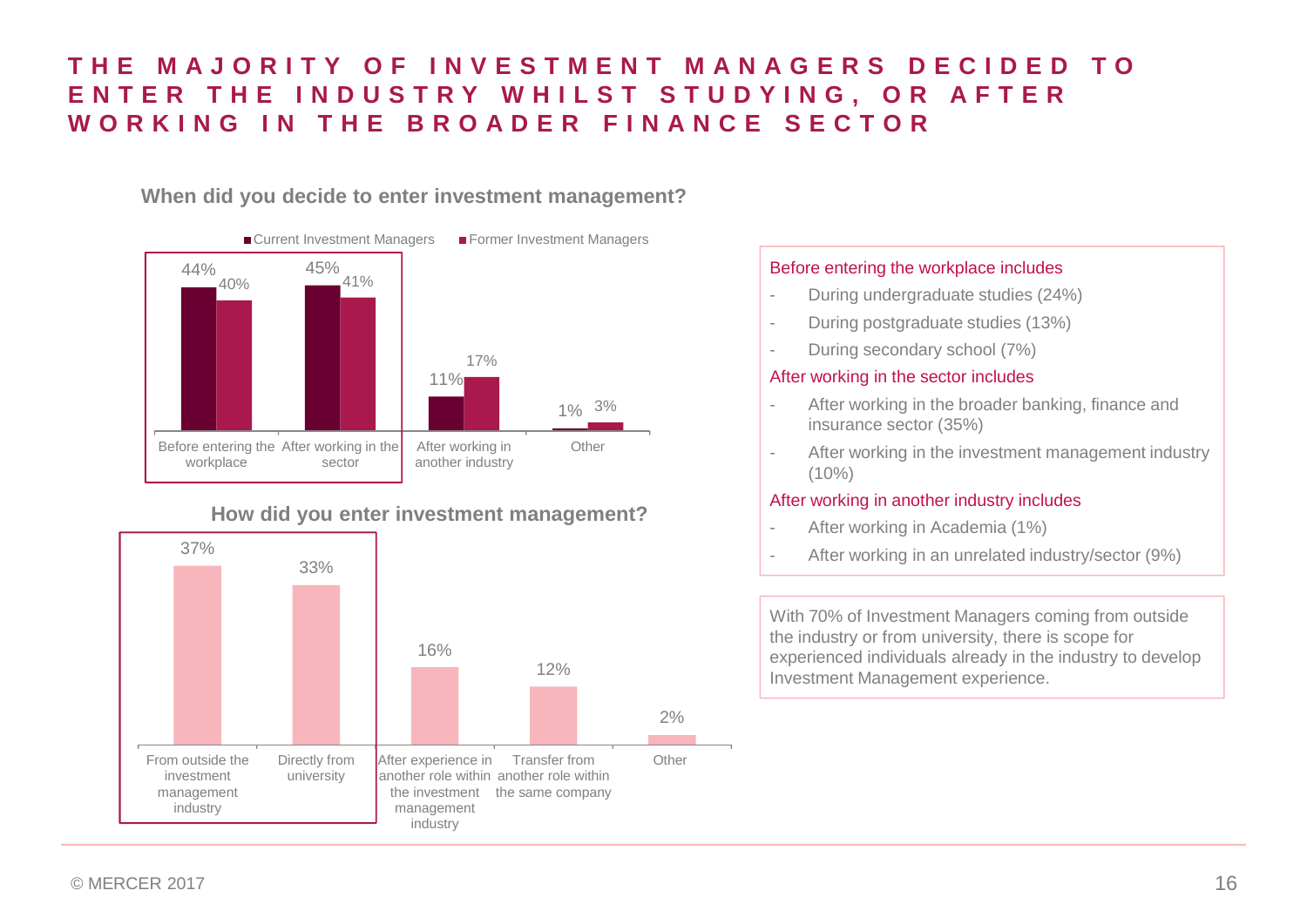### **THE INDUSTRY DOESN'T EASILY ATTRACT EXPERIENCED FEMALES FROM OTHER SECTORS**

### **When did you decide to enter investment management?**



### **How did you enter investment management?**



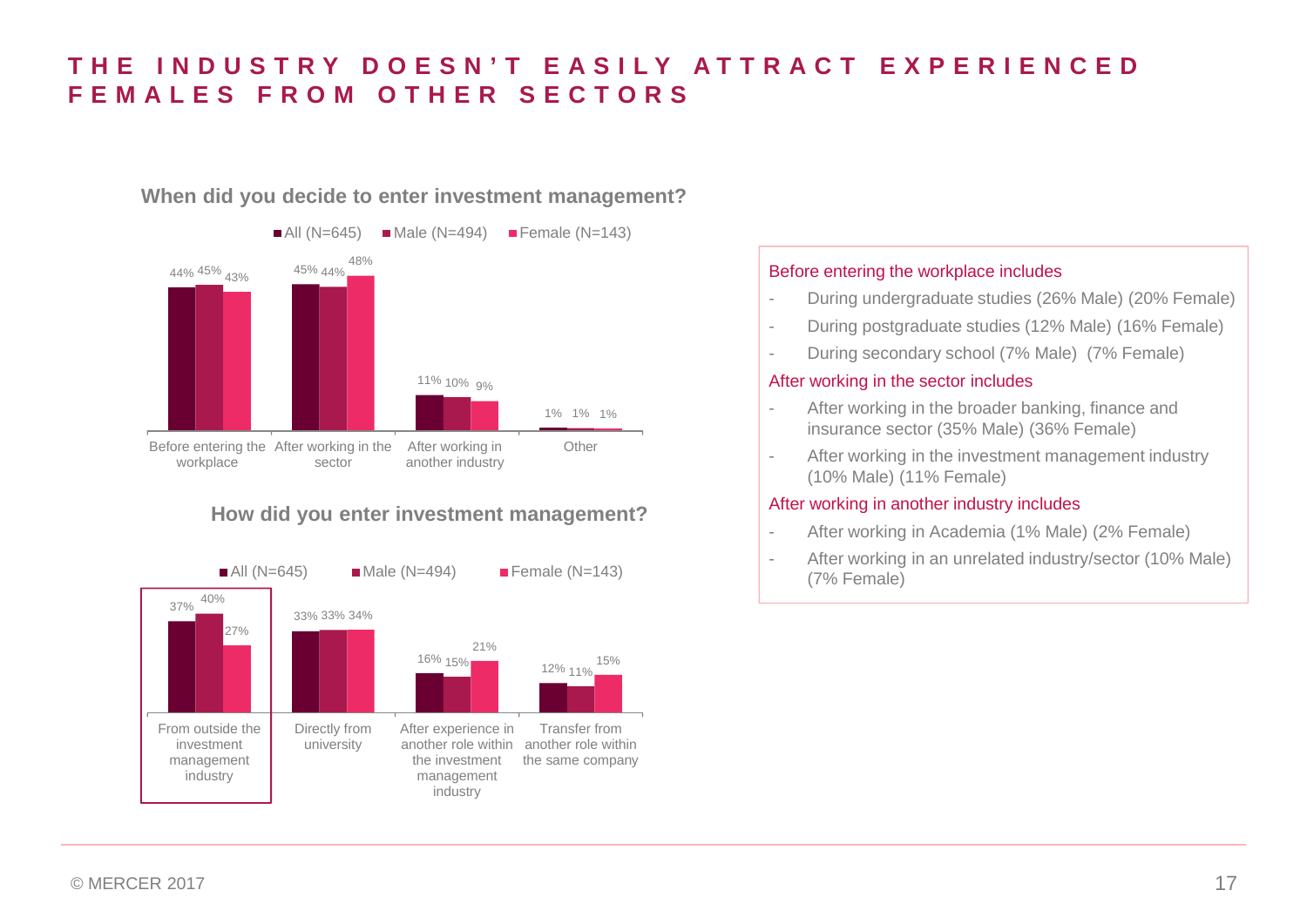### **50% OF INVESTMENT MANAGERS FROM ETHNIC MINORITY GROUPS DECIDE TO ENTER THE INDUSTRY WHILE STUDYING <sup>1</sup>**

### **When did you decide to enter investment management?**



### **How did you enter investment management?**



- During undergraduate studies (23% white) (28% ethnic minorities)
- During postgraduate studies (12% white) (17% ethnic minorities)
- During secondary school (7% white) (5% ethnic minorities)

### After working in the sector includes

- After working in the broader banking, finance and insurance sector (36% white) (32% ethnic minorities)
- After working in the investment management industry (10% white) (8% ethnic minorities)

### After working in another industry includes

- After working in Academia (1% white) (2% ethnic minorities)
- After working in an unrelated industry/sector (9% white) (9% ethnic minorities)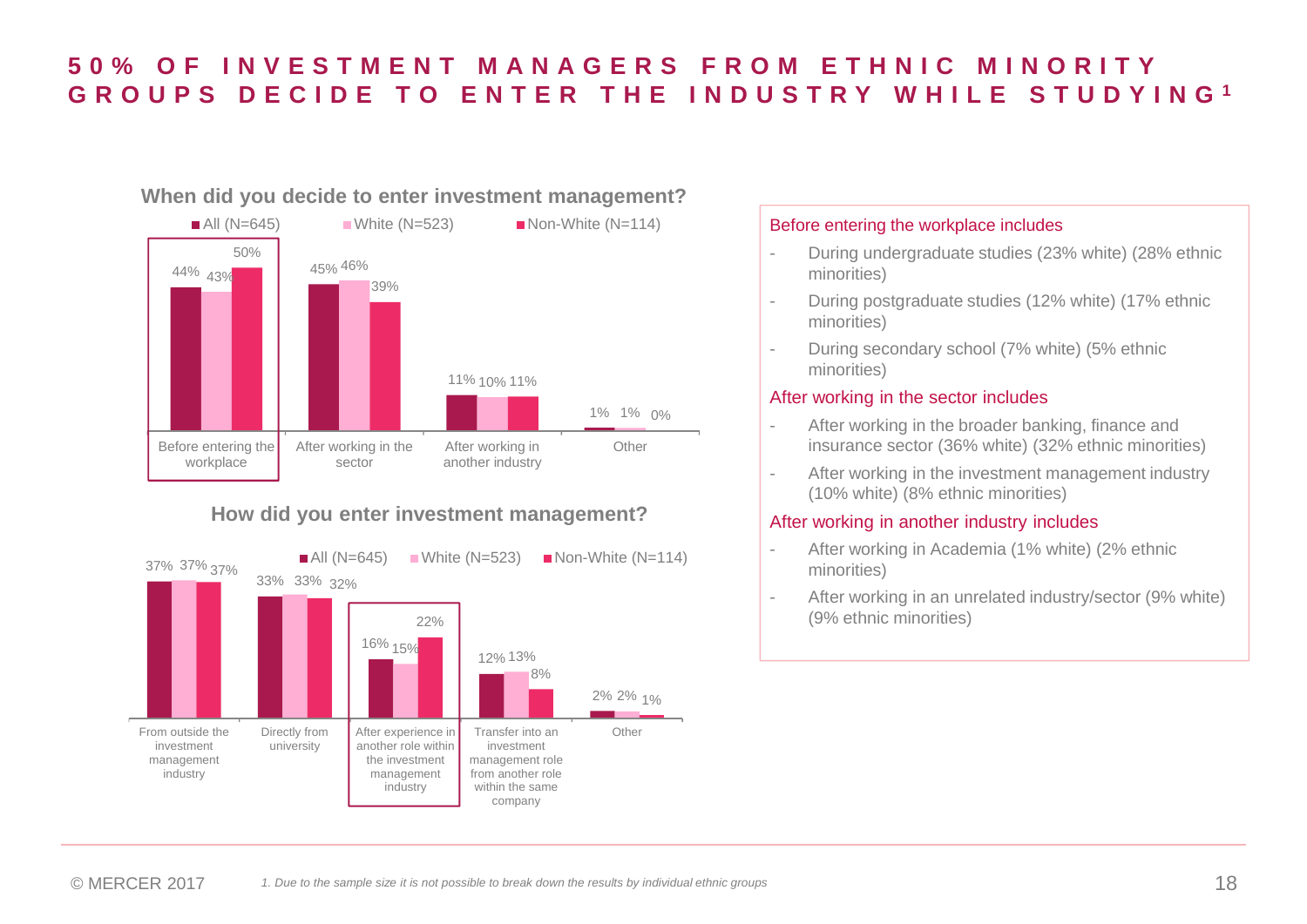### **INVESTMENT MANAGERS UNDER THE AGE OF 40 ARE MORE LIKELY TO HAVE DECIDED TO ENTER THE INDUSTRY WHILST STUDYING**

### **When did you decide to enter investment management?**



### **How did you enter investment management?**



### Before entering the workplace includes

- During undergraduate studies (28% <=40 years) (20% >40 years)
- During postgraduate studies (16% <=40 years) (10% >40 years)
- During secondary school ( $7\%$  <=40 years) ( $6\%$  >40 years)

### After working in the sector includes

- After working in the broader banking, finance and insurance sector (29% <=40 years) (41% >40 years)
- After working in the investment management industry (10% <=40 years) (10% >40 years)

### After working in another industry includes

- After working in Academia (2% <= 40 years) (1% > 40 years)
- After working in an unrelated industry/sector (7% <= 40) years) (11% >40 years)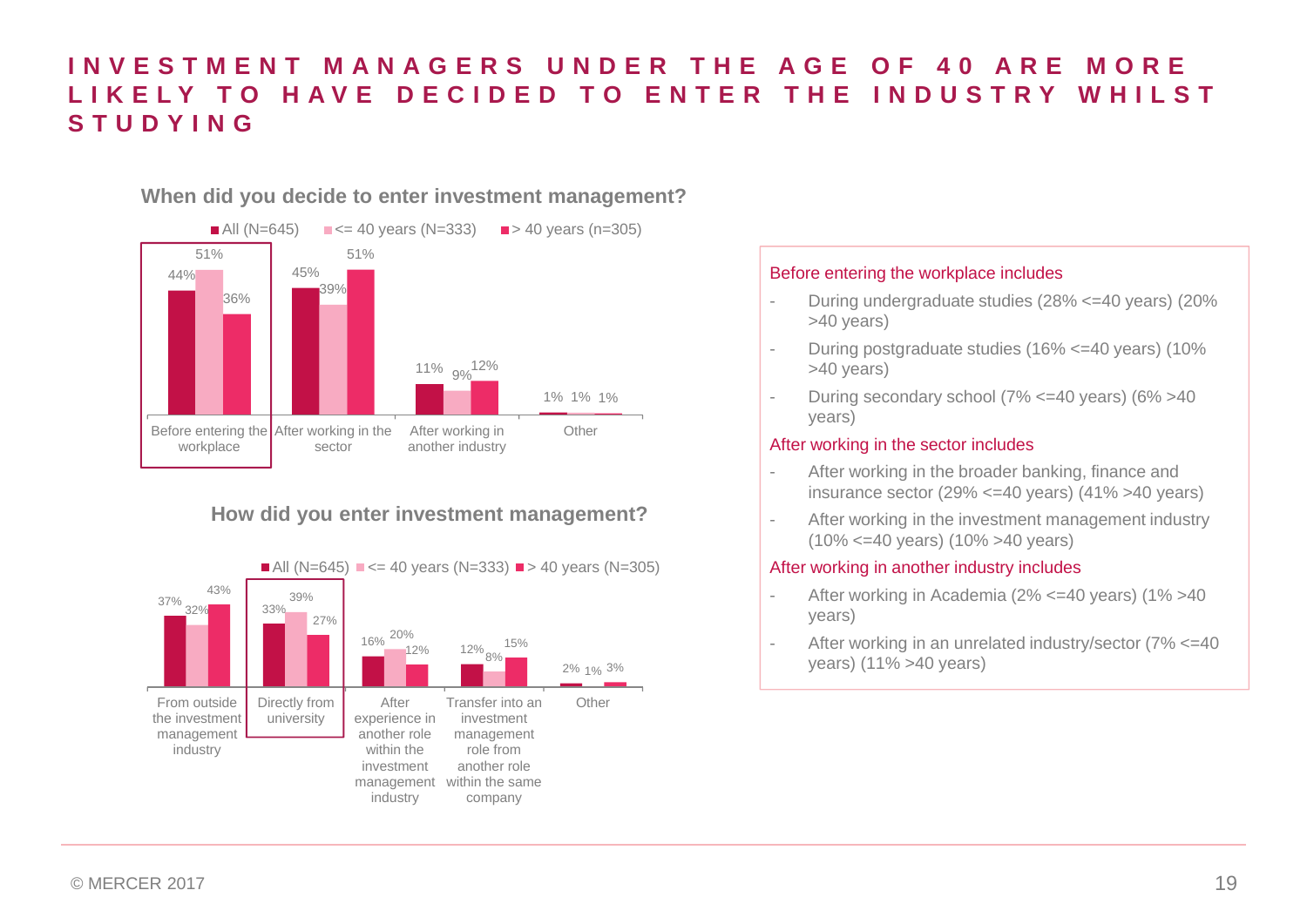### **37% OF FEMALE INVESTMENT MANAGERS ARE CONSIDERING LEAVING THEIR EMPLOYER**

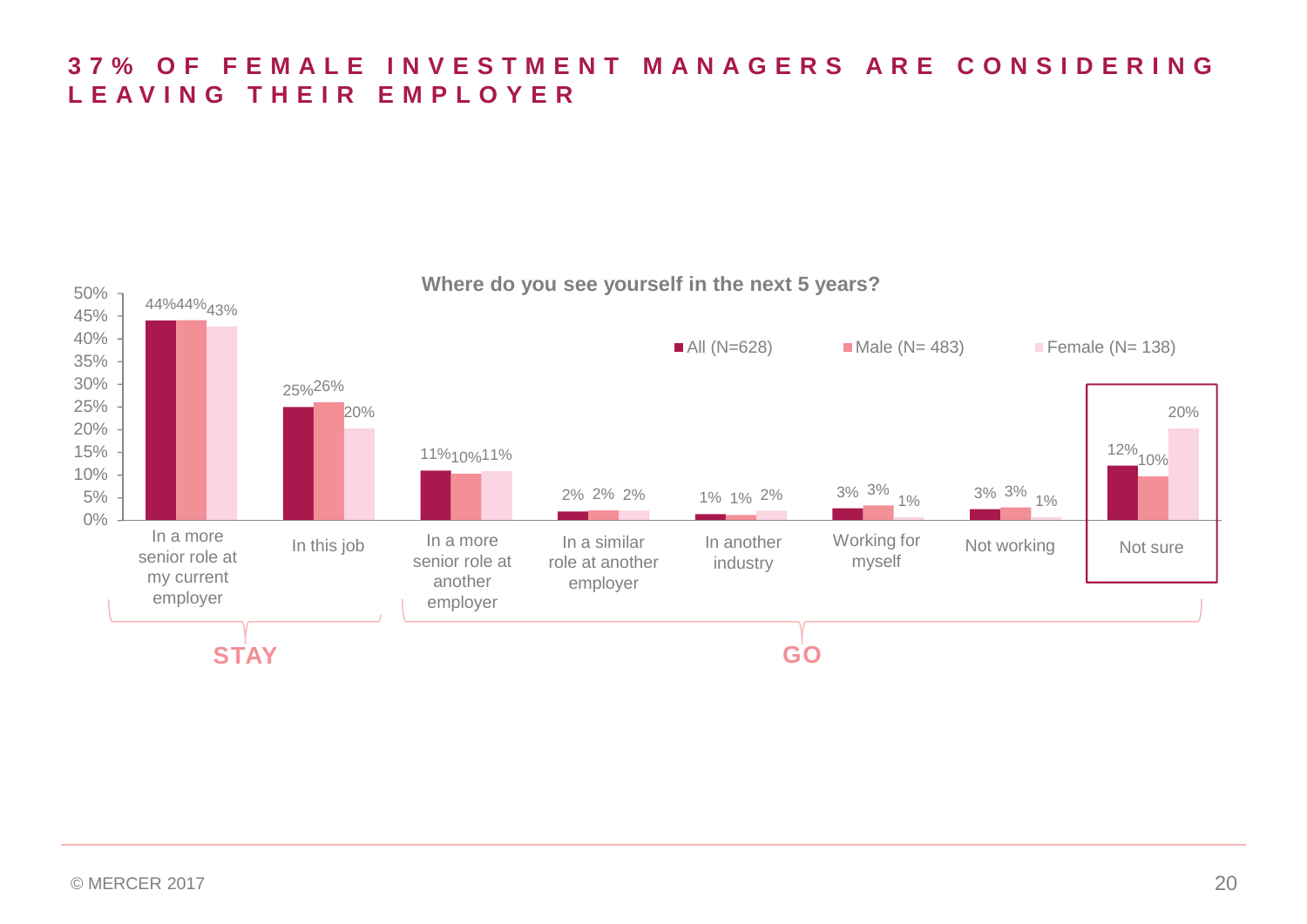### **INVESTMENT MANAGERS FROM ETHNIC MINORITY GROUPS ARE MORE LIKELY TO SEE THEMSELVES IN A MORE SENIOR ROLE AT THEIR CURRENT EMPLOYER**

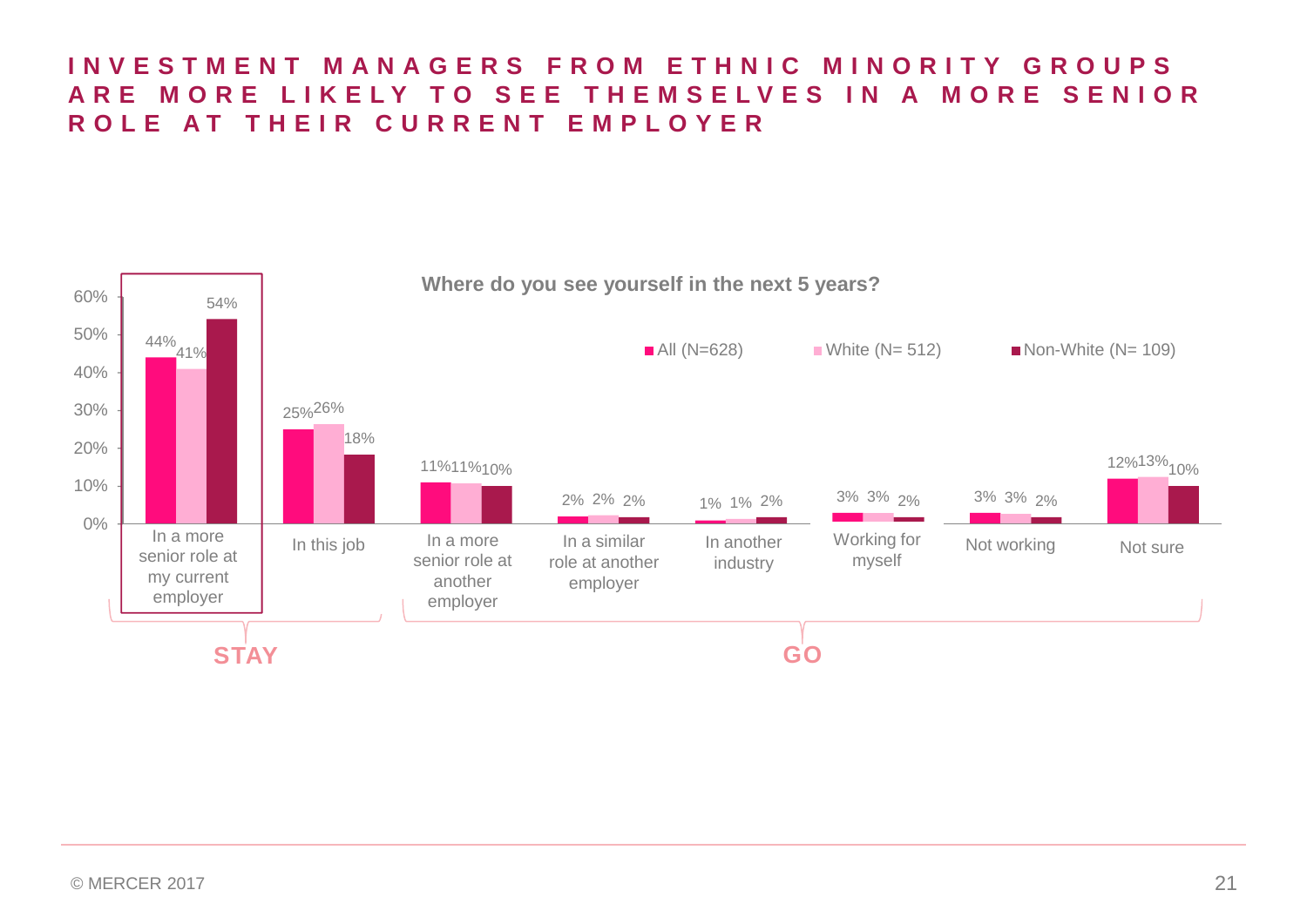### **INVESTMENT MANAGERS OVER 40 YEARS ARE MORE LIKELY TO STAY IN THEIR ROLE – THUS CREATING A BOTTLENECK**

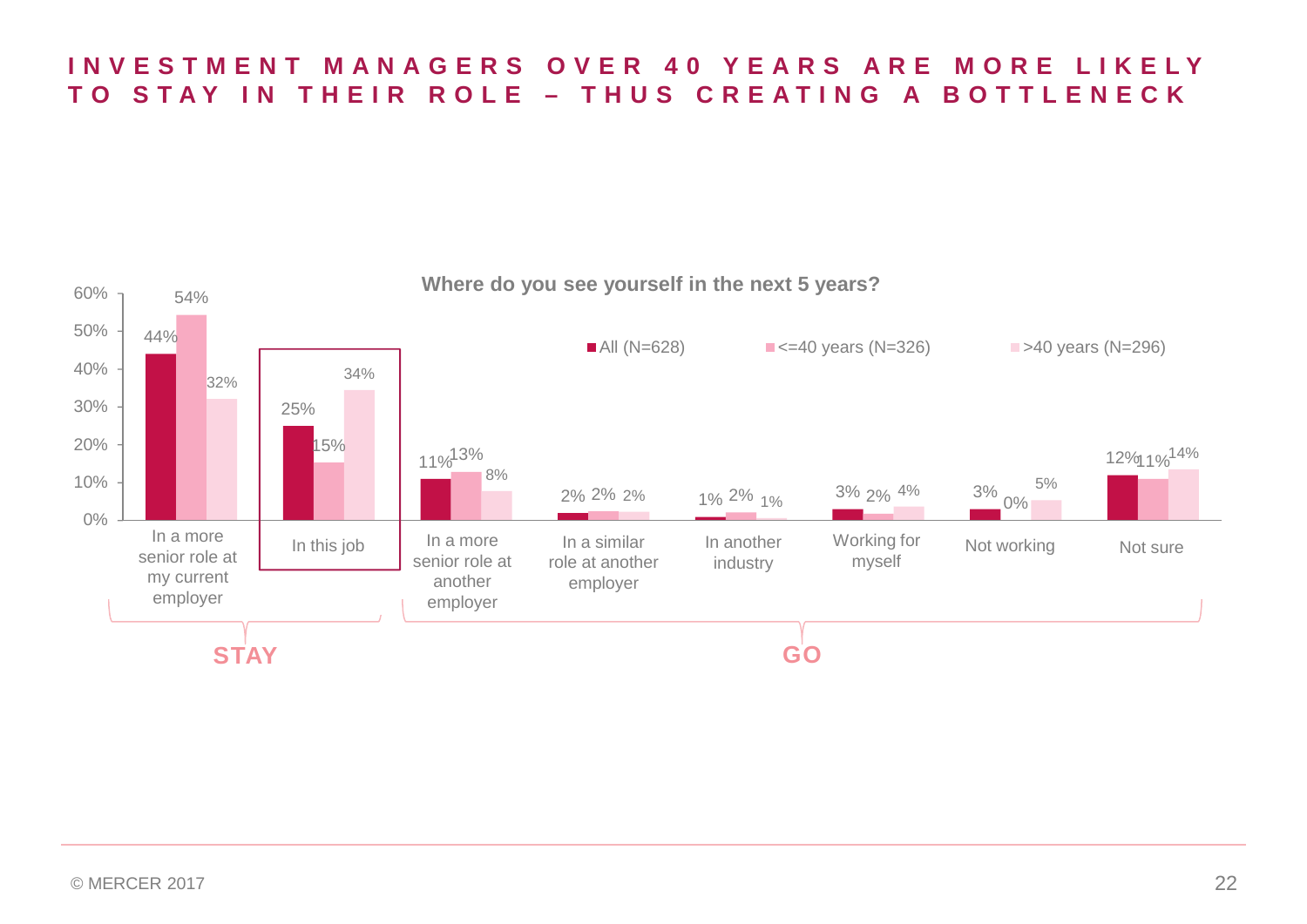# **SECTION 5** EMPLOYEE PERSPECTIVES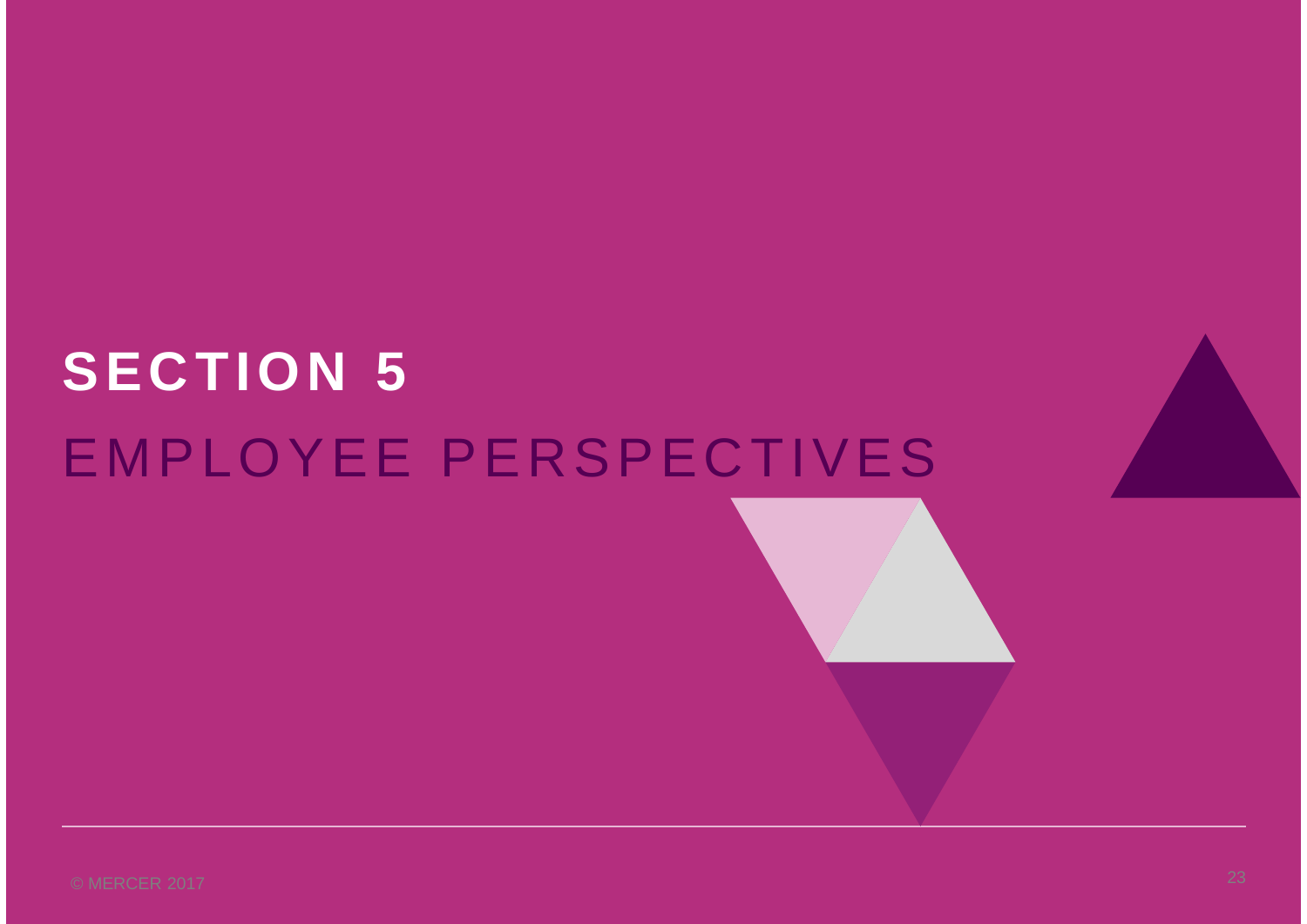## **OVERVIEW OF EMPLOYEE PERSPECTIVES A REVIEW OF THE EMPLOYEE VOICE REVEALED SIX MAIN THEMES**

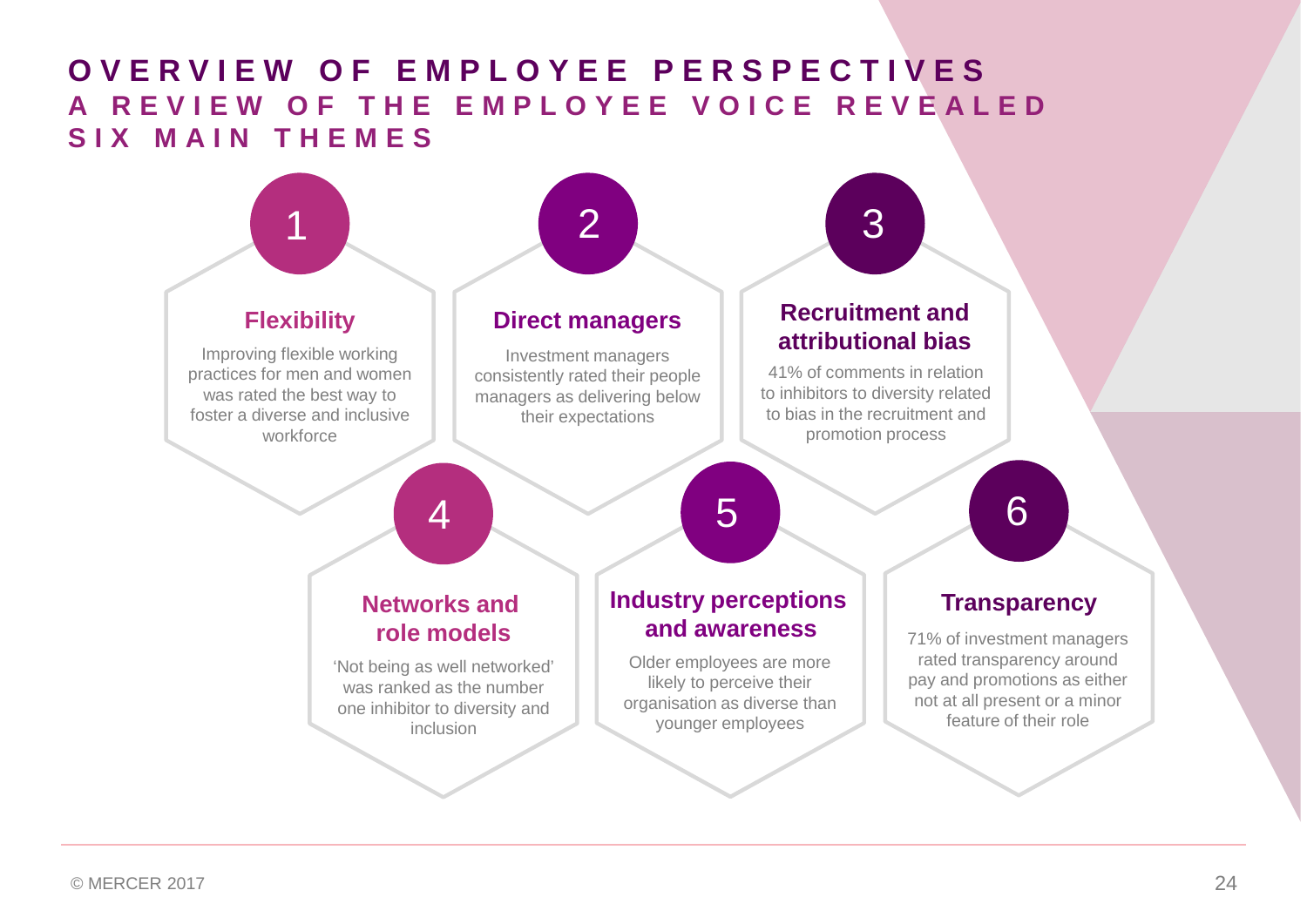# 1

# **EMPLOYEE PERSPECTIVES FLEXIBILITY**

- A key theme that emerged from the survey is **flexibility of roles**, with the ability to alter start and finish times rated as the most important flexible working initiative by both males and females
- Additionally, improving flexible working practices for men and women was rated the **best way to foster a diverse and inclusive workforce**, with an average score of 3.4 out of 5
- Flexible working of all types was **more important for females** than males, in particular working part-time
- Investment managers are **10% less likely to work part time than adjacent talent**
- A recurring theme is for more flexibility in roles. Individuals noted a **culture of intolerance towards flexible working**, and a bias against those who do use these options, particularly in the promotions process

*Please rate the importance of the following attributes to you (Current Investment Managers)*



#### *Please rate the importance of following attributes to you (Overall survey sample)*



*1 – Not at all important; 5 – Extremely important*

*encourage/invite a more diverse range of people to the industry"*

*"Flexibility is a major inhibiting factor to diversity. Getting that balance right will*

*"My experience to date is that becoming a working mother makes you less valuable to the organisation. That flexible working is undesirable and the only way to succeed is to work long hours and to de-prioritise family life in favour of work"*

*"My role does not lend itself to be part time. Any trading type roles require you to be in the office"*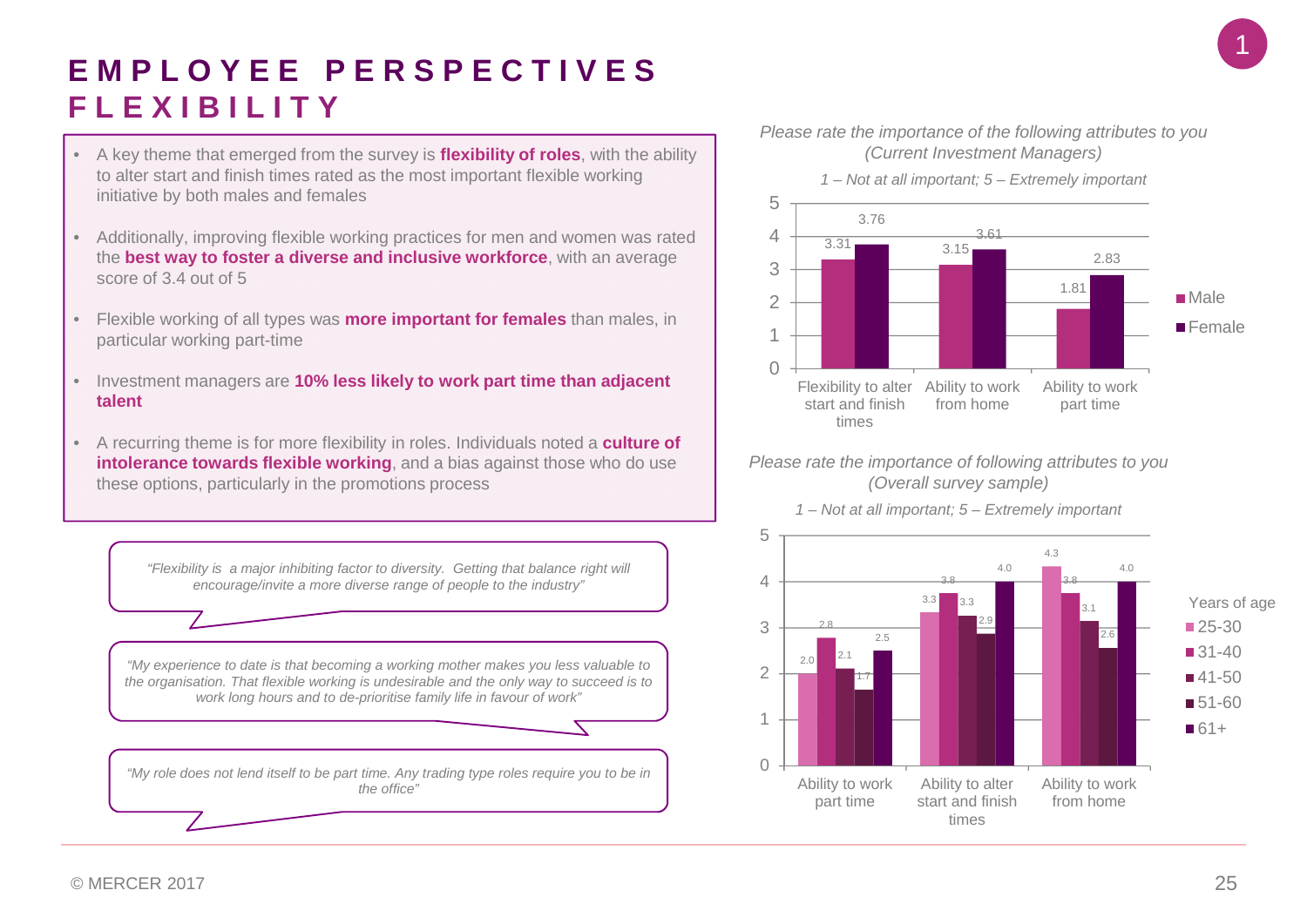# **EMPLOYEE PERSPECTIVES DIRECT MANAGERS**

- Overall, investment managers consistently rated their direct managers as delivering below their expectations for every attribute surveyed
- In particular, managers were rated poorly at being aware of their unconscious bias and how it can impact their decisions
- This is uncommon, as Mercer's When Women Thrive research shows that only 52% of organizations believe their board members are engaged in D&I initiatives and just 39% agree their middle managers are engaged. Those that are engaged benefit from more diversity.
- Many of the comments provided a balanced view on the strengths and weaknesses of their direct managers. In many cases this centred around self-awareness

*"My manager is the most supportive one could wish for. Nevertheless, he has not enjoyed the benefit of unconscious bias training and the management style has not actively embraced diversity"*

*"My line manager displays a lot of positive attributes but I feel he is constrained by the top management in what he can or cannot do"*

*"One of the reasons I am leaving this company is due to the management style of my manager - I feel left out, my opinion is unimportant, there's no support or push for career development"*

#### **Current Investment Managers**

Please indicate the extent to which your direct manager displayed this attribute and its level of importance to you.

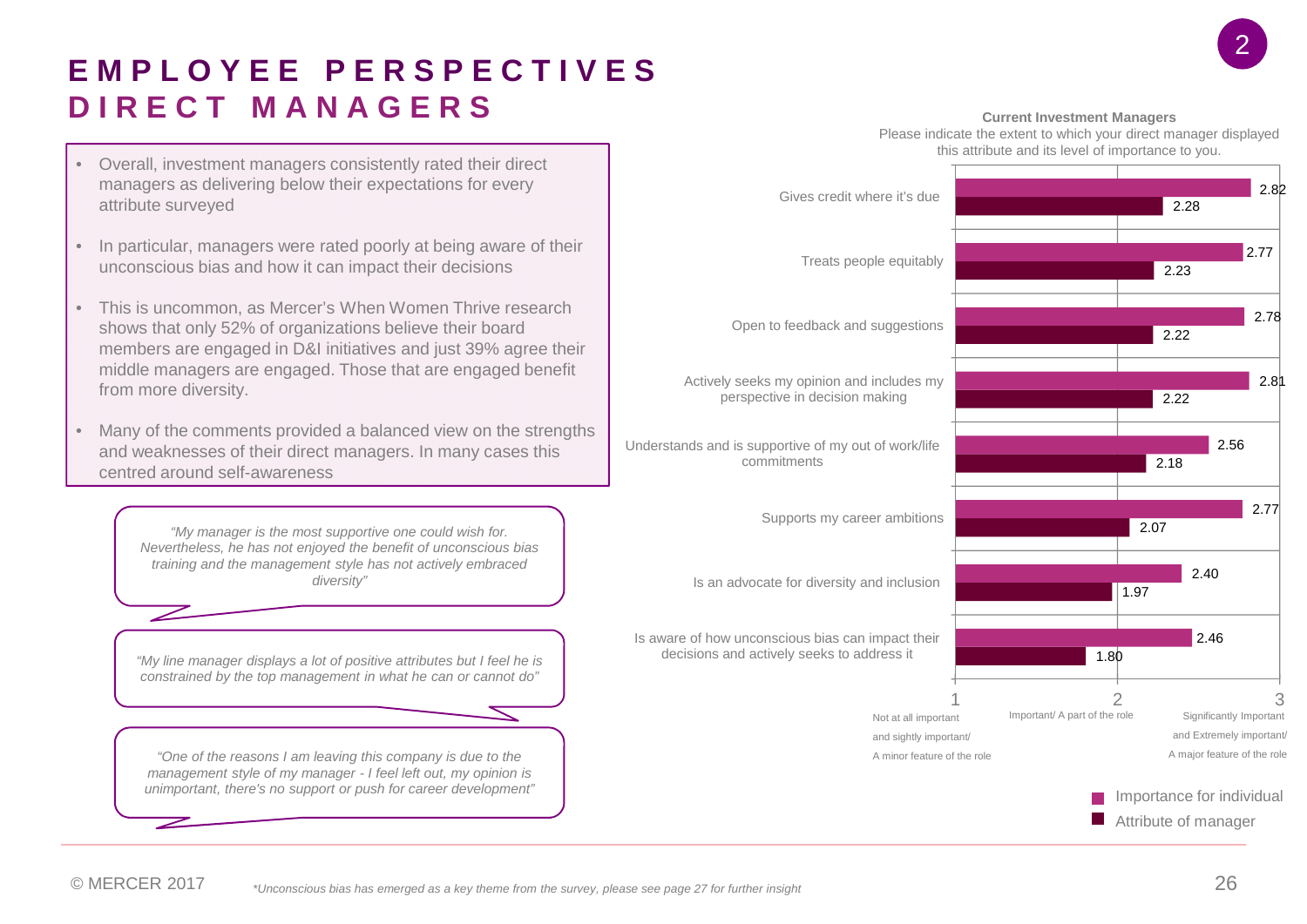# **EMPLOYEE PERSPECTIVES RECRUITMENT AND ATTRIBUTIONAL BIAS**

- $\bullet$  Bias in hiring and promotion activities was rated as the  $6<sup>th</sup>$  greatest inhibitor to diversity by the survey population, however **dominated the commentary**, with over 80 comments to this question relating to **bias in the recruitment and promotion process**
- Comments centred around the hiring of those from privileged backgrounds with **private education** – however the results of our survey suggest this **differs from the reality,** – as 39% of current investment managers attended private schools. This figure, which is higher than the UK population overall, is similar to some industries (see appendix)
- Many comments centred around the theme of **attributional bias**, with employees feeling as if direct managers mainly **hired in their own image**
- This is reinforced by the fact that **training managers to understand their unconscious bias** was ranked as the second most important initiative for creating a more diverse workforce, with minority groups each rating this even more highly than the overall sample (see below)
- In other industries, companies are going **beyond traditional awareness training** to implement behavioural interventions to address unconscious bias and integrate interventions into talent management processes

*How important are the following initiatives in creating a more diverse and inclusive workforce? (Scale 1 – Extremely unimportant to 4 –Extremely important)*

|                                                                    | Overall | <b>All females</b> | <b>Non</b><br>White | Over 40 years |
|--------------------------------------------------------------------|---------|--------------------|---------------------|---------------|
| Train people to understand and address their<br>unconscious biases | 3.3     | $+0.2$             | $+0.2$              | $+0.0$        |
| Significantly higher than<br>overall                               |         |                    |                     |               |

*"Whether it is gender, race or sexual orientation, there is still a tendency to value potential employees that "fit the mould"*

*"I think the main issue impacting diversity is hiring from predominantly mathematics related, university backgrounds."*

*"There is a strong tendency within the industry for people to recruit in their own image. Senior management seem uncomfortable dealing with people from different backgrounds, and often perceive different attitudes/behaviours as automatically negative."*

*"Unconscious behavioural biases such as "liking" (i.e. we like people that are like us) are hard to over-come for minorities in the recruitment process"*

*"The industry is closed because people who already work in the industry will be looking at hiring people similar to them."*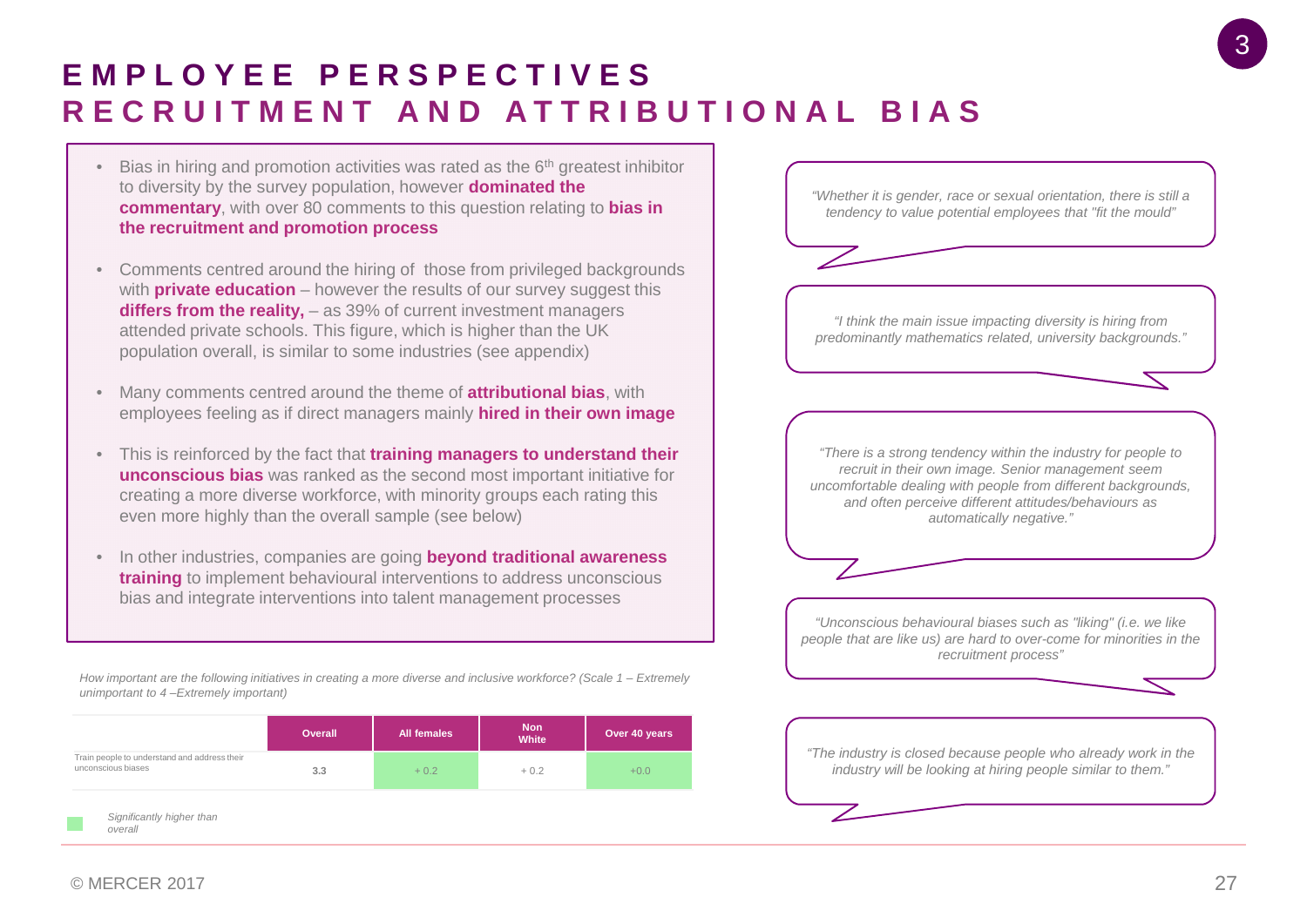# **EMPLOYEE PERSPECTIVES NETWORKS AND ROLE MODELS**

- 'Not being as well networked' was ranked as the **number one inhibitor to diversity** and inclusion
- Education, and in particular **private schooling, provides access to intellectual networks and a better chance of attaining experience or entrance into the industry** – **39%** of Investment Managers are privately educated vs **22%** of adjacent talent and **7%** of the UK population. The parents of Investment Managers are also more likely to come from a more highly educated background, providing further access to these networks
- A network increases exposure to potential **mentors and sponsors**, which in turn is one of the key elements of global leadership development <sup>2</sup>. Furthermore, networks are a key enabler for individuals to gain experience, and a **lack of experience was rated as the 3rd most significant inhibitor** to diversity in the industry. Former IMs who provide mentoring are also more likely to attend private schooling (33%) and make connections through those networks.
- An additional theme that emerged from the commentary is **a lack of role models** from diverse backgrounds. The survey sample assigned an importance of 3.2/5 for the initiative of holding leaders accountable to inclusive behaviours. It is not enough for leaders to mandate change – they must personally drive change through communication and exemplary behaviour.

*"Although hiring protocol and initiatives to attract people from diverse backgrounds is Which of the following do you believe inhibit diversity in investment management in your organisation?*

| (Scale of 1 – Strongly disagree to 4 – Strongly agree) | Overall | <b>Non-white</b><br><b>British</b> | Less than<br>40 years | Over 40<br>years |
|--------------------------------------------------------|---------|------------------------------------|-----------------------|------------------|
| Not being as well networked                            | 3.2     | $+0.1$                             | $+0.1$                | $-0.1$           |
| Significantly lower than<br>overall                    |         |                                    |                       |                  |

*"It is still an industry where old networks work very well and for a minority or an outsider or person of a different nationality, it is not always easy to break into the industry"*

*"The culture in the industry remains very traditional, it is very lonely for women and hard for those who don't have connections in the first place to enter the industry"*

*"A lack of role models within the industry from more diverse backgrounds also inhibits diversity."*

*"I think mentoring and coaching is vitally important. It took me a long time to understand that I did not need to be the finished article before applying for a new role/promotion, and that probably means that I have lagged behind my peers"*

*"There are now some strong role models which is wonderful, but these are still the exception rather than the norm"*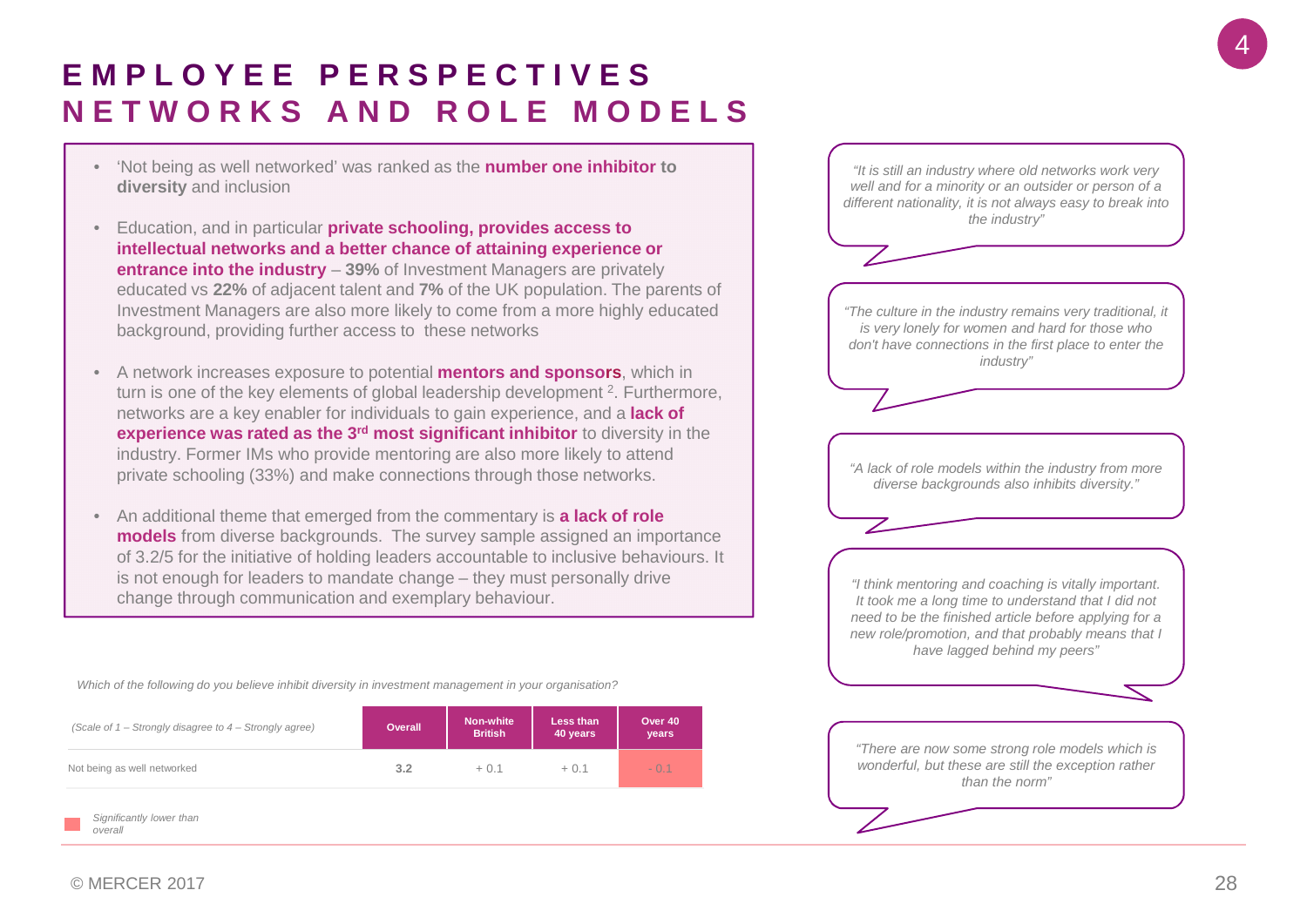- A lack of industry awareness and **perceptions of the industry** were noted as factors which inhibit diversity
- The commentary suggested investment managers perceive the industry as having an image unattractive to diverse applicants
- **Older employees are more likely to agree they have a diverse workforce** whereas younger employees are more likely to disagree
- The industry could reposition its branding to directly address these perceptions of diversity

Do you agree with the statement 'we have a diverse workforce'? (Current Investment Managers) (Scale:  $1 =$  strongly disagree  $-5 =$  strongly agree)



*"The industry needs to reach out far more to enthuse younger generations from ethnic minority groups. They think it is a bastion of the white middle classes"*

*"Investment management has a reputation of being for go getters who want to make money so tends to attract a certain type of ambitious man. The reality is that it is such a varied industry there is a role for any type of personality and it can be a fantastic and exciting world to operate in."*

*"It's also about not knowing what you don't know. Children from under privileged backgrounds may only have exposure to traditional employments - doctor, lawyers, accountants, nurses. We need to create exposure re. what is available from a very young age."*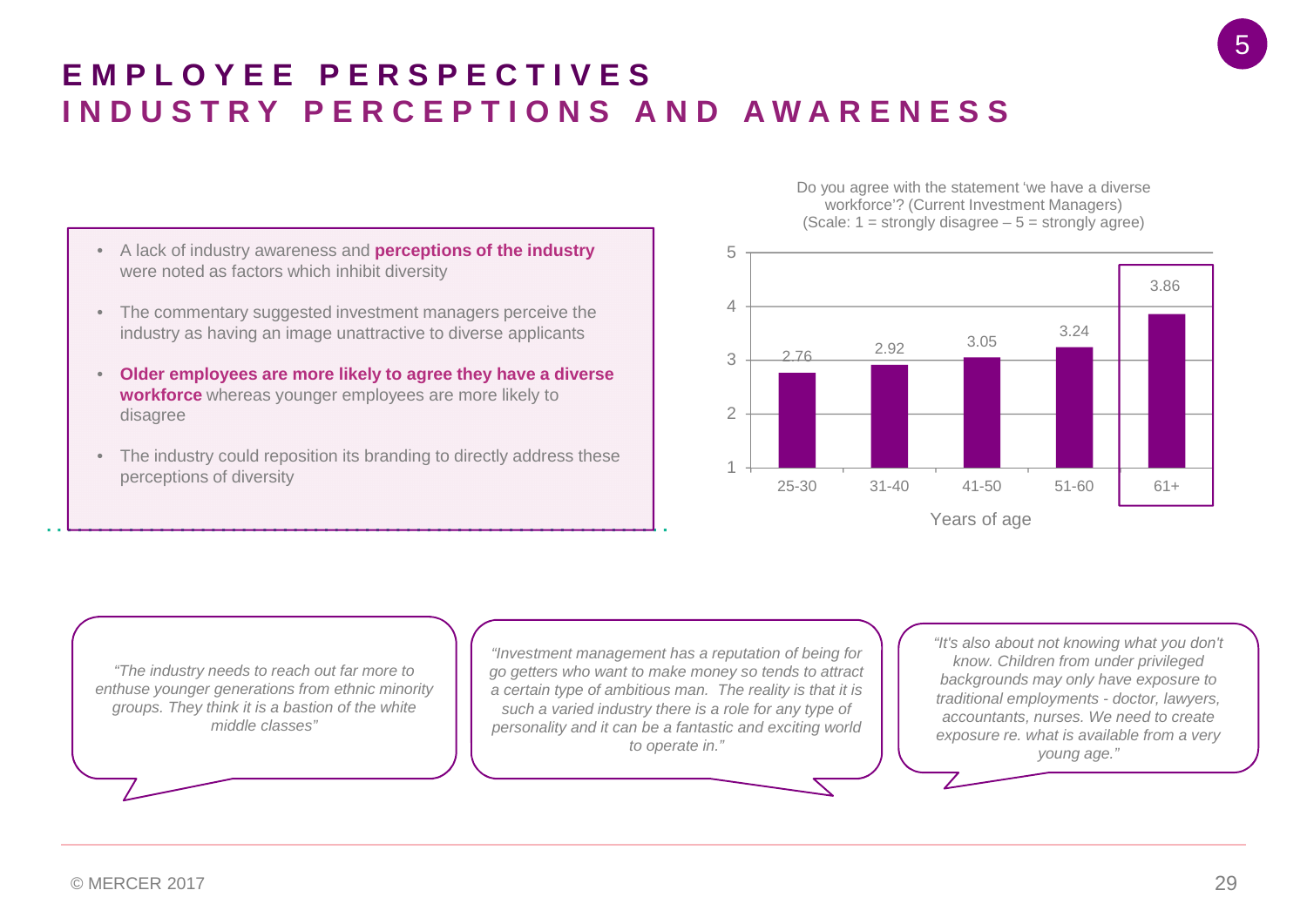#### $\odot$  MERCER 2017  $\ddot{\hspace{1.5cm}}$  30

*overall*

# **EMPLOYEE PERSPECTIVES TRANSPARENCY**

- 71% of investment managers rated transparency around pay and promotions as either not at all present in their role, or only a minor feature of their role, whilst ranking this attribute as **'extremely important**'
- Females and ethnic minorities were more likely to rate 'improving pay transparency' as an important initiative to create a more diverse workforce
- Commentary highlighted the need for greater transparency around the gender pay gap and the promotion process
- Organisations that apply a gender lens to promotion and performance management and apply a robust pay equity processes have greater female representation



*How important are the following initiatives in creating a more diverse and inclusive workforce? (Scale 1 – Extremely unimportant to 4 –Extremely important)*

|                             | <b>Overall</b> | All<br>males | <b>All females</b> | <b>Non</b><br>White |
|-----------------------------|----------------|--------------|--------------------|---------------------|
| Improve pay<br>transparency | 3.0            | $-0.2$       | $+0.3$             | $+0.3$              |
|                             |                |              |                    |                     |

*Significantly higher than*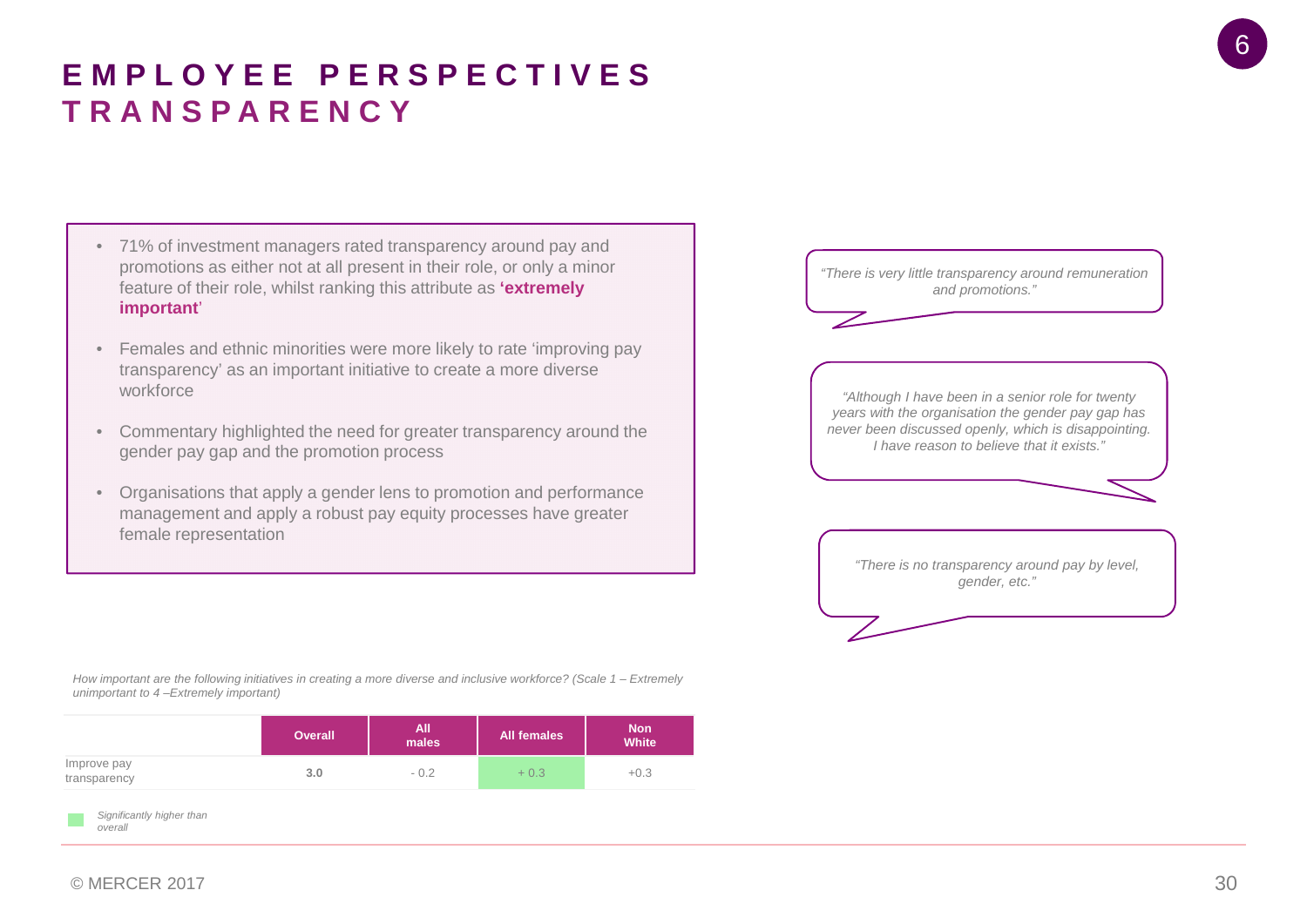# **SECTION 6** APPENDIX

**GLOSSARY OF TERMS**



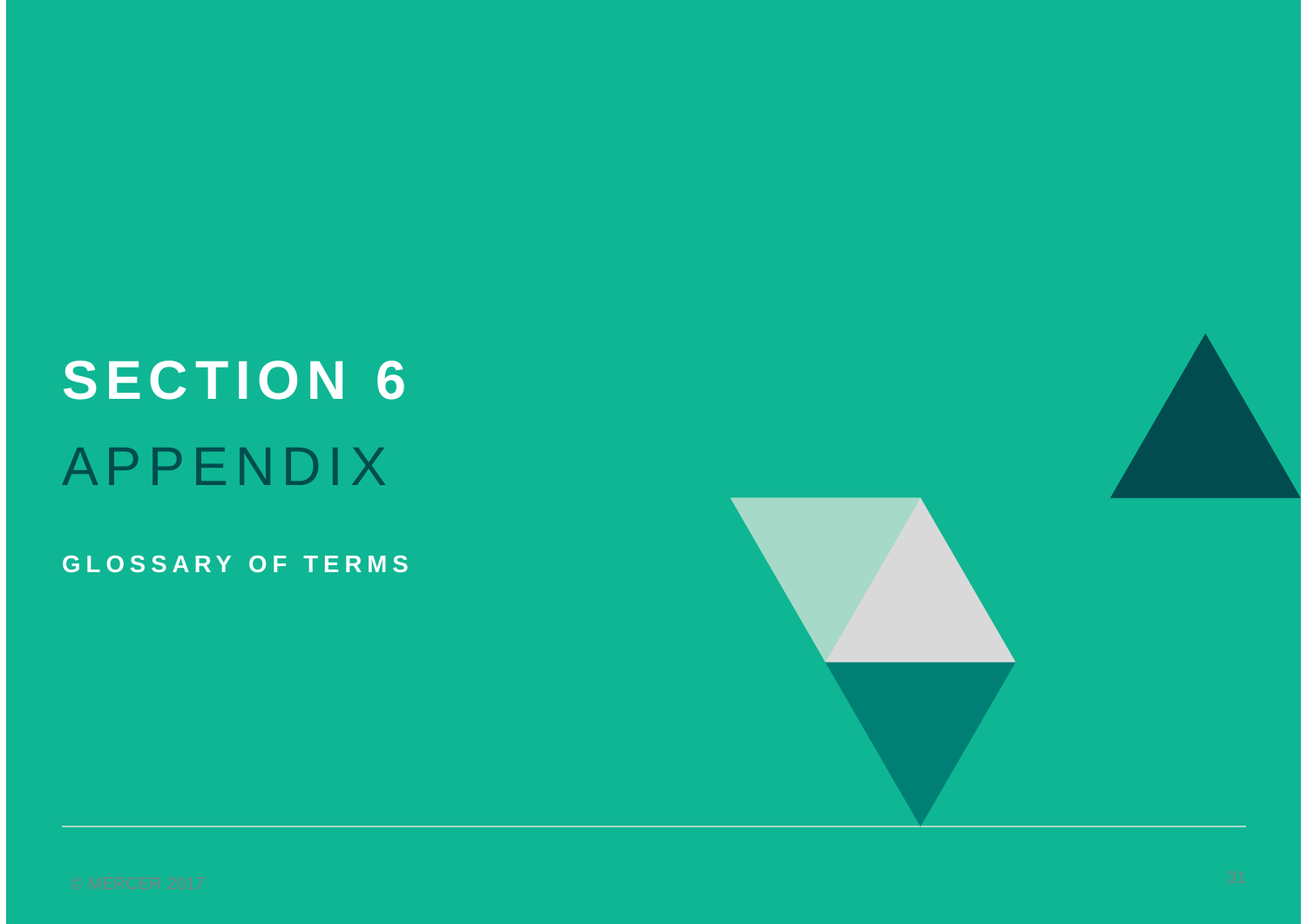# **GLOSSARY OF TERMS**

| <b>Term</b>                                 | <b>Definition</b>                                                                                                                                                                                                                           |                                                                                                                                        |                                                                                                 |  |  |
|---------------------------------------------|---------------------------------------------------------------------------------------------------------------------------------------------------------------------------------------------------------------------------------------------|----------------------------------------------------------------------------------------------------------------------------------------|-------------------------------------------------------------------------------------------------|--|--|
|                                             | Someone who recommends or implements investment decisions. This includes, but is not limited to, investing money in markets directly<br>and investing money in managers who invest in markets. This includes the following roles:           |                                                                                                                                        |                                                                                                 |  |  |
| <b>Current Investment</b><br><b>Manager</b> | Asset Allocator<br>$\bullet$<br><b>Chief Investment Officer</b><br>$\bullet$<br><b>Investment Analyst</b><br>$\bullet$<br><b>Portfolio Construction</b><br>$\bullet$                                                                        | Portfolio / Fund Manager (Direct)<br>Portfolio Manager / Fund Selector (Multi Manager)<br>Private Banker / Wealth Manager<br>$\bullet$ | Research Analyst / Business Analyst<br><b>Strategic Asset Allocation</b><br>Trader<br>$\bullet$ |  |  |
| <b>Former Investment</b><br><b>Manager</b>  | Defined as someone who previously worked in an investment management role (as described above) but no longer does, and still works in<br>the industry.                                                                                      |                                                                                                                                        |                                                                                                 |  |  |
| <b>Adjacent Talent</b>                      | Defined as any other role in the investment management industry.                                                                                                                                                                            |                                                                                                                                        |                                                                                                 |  |  |
| <b>Primary carer</b>                        | Someone most closely involved in the treatment, care of, or support to a person requiring care, such as a child, or elderly relative.                                                                                                       |                                                                                                                                        |                                                                                                 |  |  |
| <b>State school</b>                         | A secondary school or middle school that is a state school and does not select its intake on the basis of academic achievement or aptitude.                                                                                                 |                                                                                                                                        |                                                                                                 |  |  |
| <b>Selective school</b>                     | A school that admits students on the basis of some form of selection criteria, usually academic.                                                                                                                                            |                                                                                                                                        |                                                                                                 |  |  |
| <b>Private school</b>                       | Fee-paying schools, governed by an elected board of governors and independent of many of the regulations and conditions that apply to<br>state-funded schools.                                                                              |                                                                                                                                        |                                                                                                 |  |  |
| A-Level                                     | Public exam taken in England and Wales by children aged 17 or 18. Students take AS level exams then A2s, usually a year later, which<br>together make a full A level qualification: You usually need three A levels to get into university. |                                                                                                                                        |                                                                                                 |  |  |
| <b>GCSE</b>                                 | A qualification in a specific subject typically taken by school students aged 14–16, at a level below A level. The equivalent in Scotland is<br>Standard Grade.                                                                             |                                                                                                                                        |                                                                                                 |  |  |
| <b>Disability</b>                           | Under the Equality Act 2010, a disability is defined as a physical or mental impairment that has a 'substantial' and 'long-term' negative effect<br>on an individual's ability to do normal daily activities                                |                                                                                                                                        |                                                                                                 |  |  |